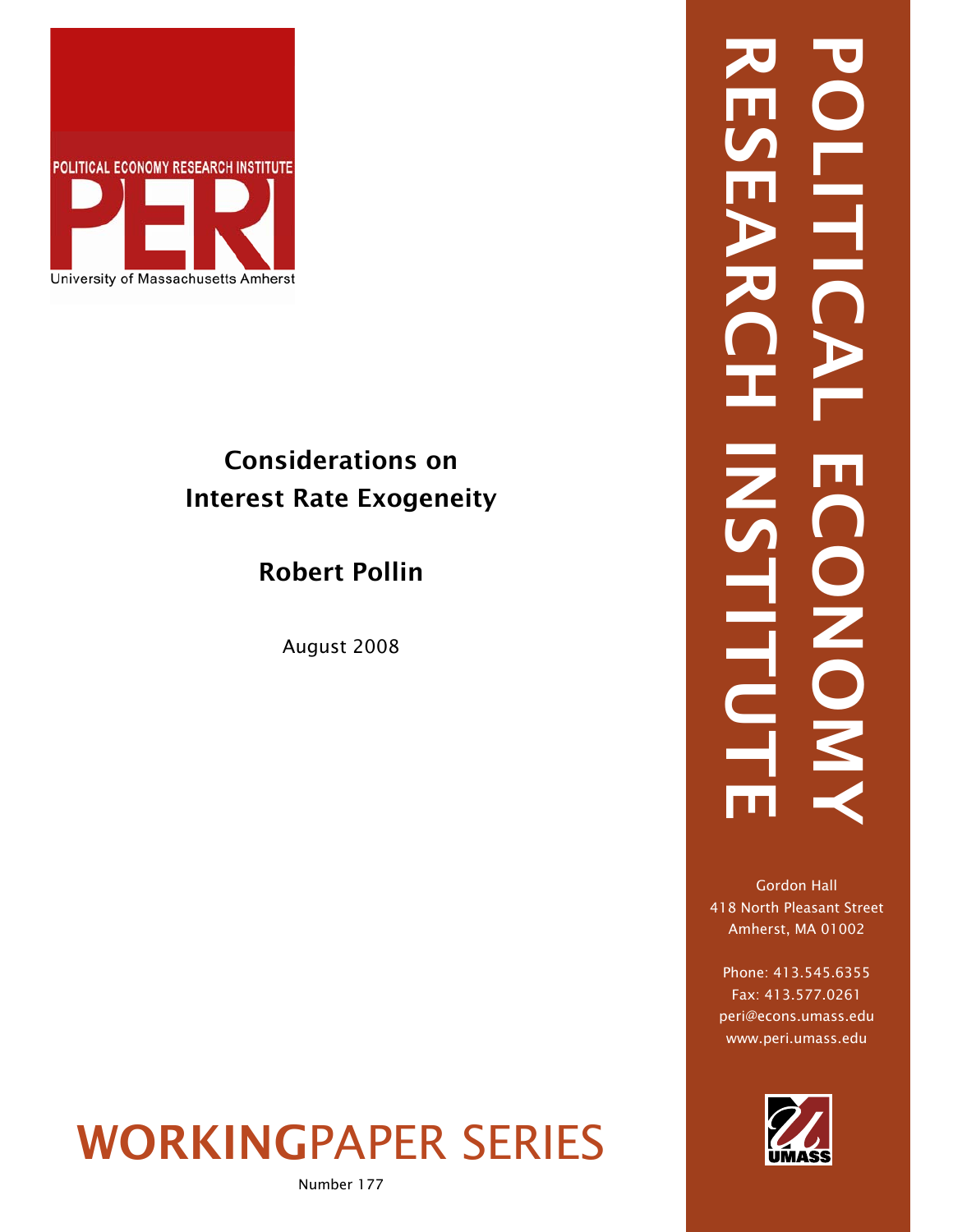#### **CONSIDERATIONS ON INTEREST RATE EXOGENEITY**

Robert Pollin Department of Economics and Political Economy Research Institute (PERI) University of Massachusetts-Amherst [pollin@econs.umass.edu](mailto:pollin@econs.umass.edu)

Draft: August, 2008

**Abstract:** The idea of an exogenous money supply—controlled entirely through central bank interventions—was a fundamental tenet of monetarism and New Classical economics. Post Keynesians have developed an extensive literature arguing that the money supply is in fact endogenous—that market forces combine with central banks in establishing the money supply. But Post Keynesians disagree on a related question: to what extent are interest rates set exogenously by central banks? To address this issue, this paper presents evidence regarding the movement of market interest rates in U.S. financial markets relative to the Federal Reservecontrolled Federal Funds rate. Concluding that market interest rates are primarily set through market forces—i.e. are largely endogenous—the paper then discusses the primary source of interest rate endogeneity. This is the instability of deregulated financial markets, which leads market participants to make wide swings in their risk assessments over time. It follows that effective regulatory policies to stabilize markets and control interest rates directly will increase the degree of interest rate exogeneity. The paper concludes with proposals for establishing greater control over market interest rates.

JEL Codes: E40, E43, E50, G28

I am grateful to Jerry Epstein and Louis-Phillipe Rochon for useful comments on this paper. Over a period of 20 years, I have also benefited from illuminating and spirited discussions with both of them and others on the broader set of issues addressed here.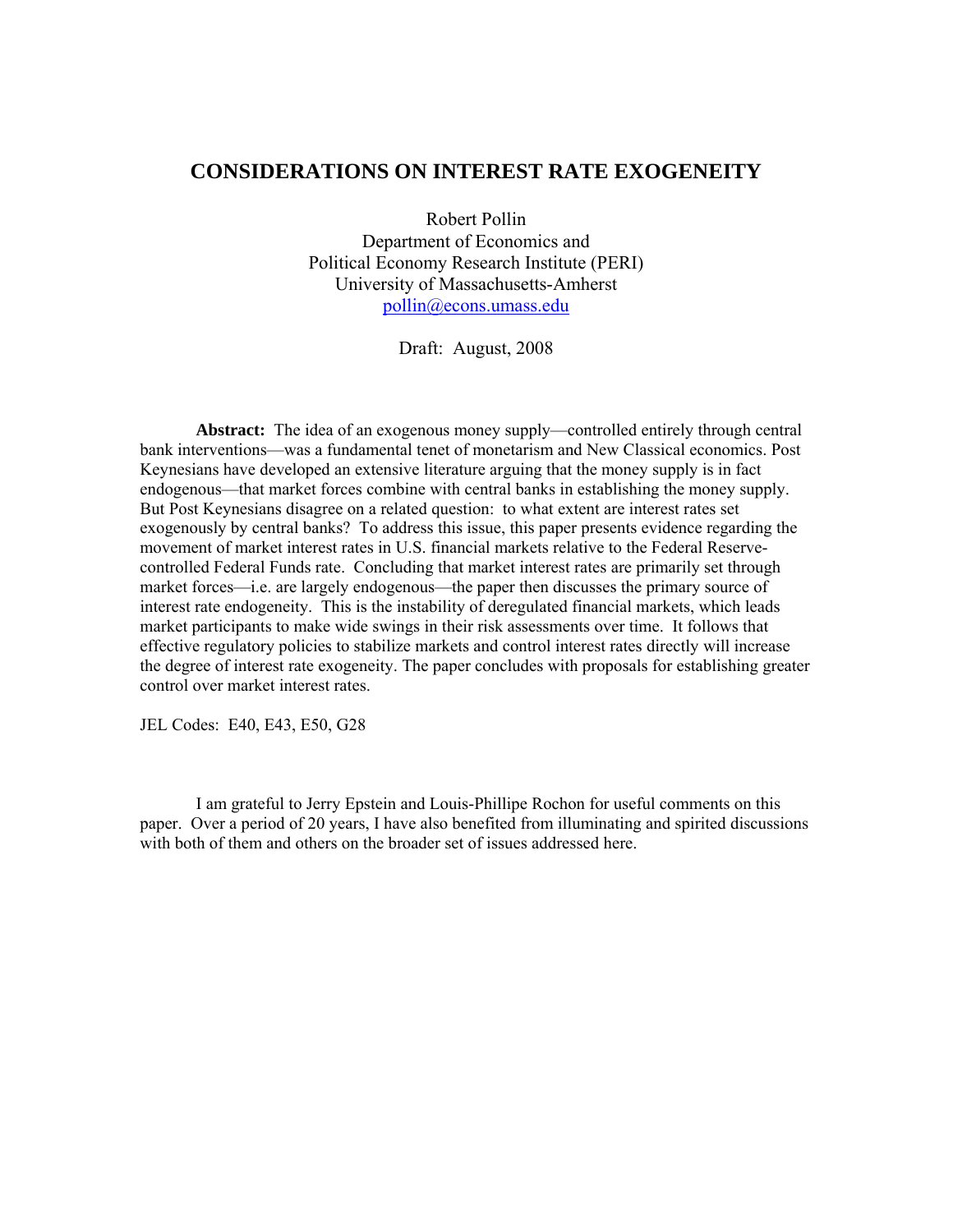#### **1. Money Supply and Interest Rates: Endogenous or Exogenous?**

The idea of an exogenous money supply was a fundamental tenet of monetarism and New Classical economics. The quantity theory of money,  $MV = PY$ , frames the approach clearly. The theory assumes, at least in the short run, that the velocity of money (V) and real output (Y) will be constant, either in levels or growth rates. It then assumes that causation runs from the left to the right-hand side of the equation, meaning that variations in money growth  $(M)$  determine fluctuations in the price level  $(P)$ —i.e. the rate of inflation or deflation. Once the  $M \rightarrow P$  relationship is established, it then follows that fluctuations in the money supply also determine changes in nominal income, PY. The quantity theory finally assumes that the Central Bank, on its own, has the capacity to determine M, through discount-window lending and dynamic open market operations.

 Combining these elements, the conclusion emerges that the Central Bank exogenously controls the growth rate of the money supply, and through this capacity, will also then determine an economy's inflation rate and business cycle fluctuations. That is, within the quantity theory approach, broad changes in macroeconomic activity always emanate from the Central Bank's management of the money supply. Macroeconomic fluctuations may appear to emerge from endogenous market forces, such as the animal spirits of investors and their perceived credit needs, the capacity of financial institutions to innovate, the migration of financial markets from states of relative robustness to relative fragility, or the bargaining environment in labor markets. But quantity theorists argued that such appearances are misleading.

 Milton Friedman, in particular, used the quantity theory framework to reach powerful, if erroneous, conclusions about absolutely central questions in real world economics. Among other things, Friedman explained the 1930s Depression as having resulted from irresponsible Federal Reserve management that led to a massive contraction of the U.S. money supply. Friedman also argued that inflation was "always and everywhere" due to central banks allowing the money supply to expand faster than the potential growth rate of real output.<sup>[1](#page-2-0)</sup> This was the analytic framework that led to the revival and ascendancy of monetarism and allied traditions, including the neoliberal approach to economic policy that, beginning in the 1970s and continuing to the present, has become dominant throughout the world.<sup>[2](#page-2-1)</sup>

 To advance a revived Keynesian theoretical approach, as well as a policy framework focused on promoting economic growth with full employment, it was necessary to develop a thoroughgoing critique of the notion of exogenous money embedded in the quantity theory. This is the historical context in which the early work

<sup>&</sup>lt;sup>1</sup> Friedman (1968) is a good overview essay of his approach to monetary theory.

<span id="page-2-1"></span><span id="page-2-0"></span><sup>&</sup>lt;sup>2</sup> Two valuable histories of neoliberalism are Harvey (2005) and Glyn (2006)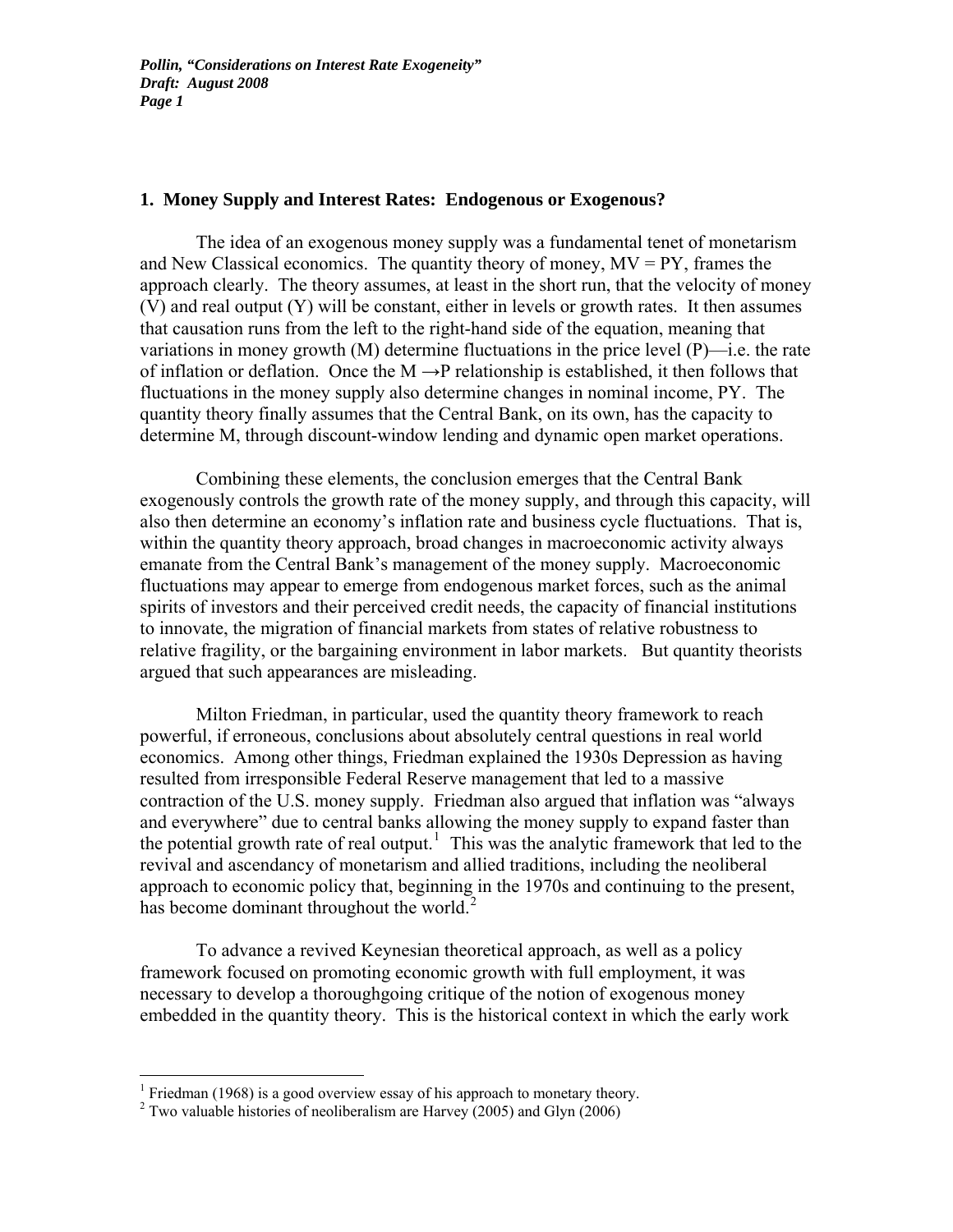on endogenous money theory of Kaldor, Minsky, Weintraub, Davidson, Rousseaus and Moore emerged.<sup>[3](#page-3-0)</sup>

 When I began to focus on this issue in the mid 1980s, the efforts of these and other authors were already reasonably far advanced. They were all making important contributions in undermining the main propositions of the quantity theory and monetarism. But it was also clear that while these authors were united in their opposition to monetarism, they were not united in advancing a positive theory of money, credit and financial markets. Indeed, as I emphasized in my 1991 paper, their approaches were quite distinct. To my knowledge, Rousseas (1986) was the only one of this early set of authors to have explicitly noted and offered some extended observations on this fact.

 By now, of course, there is a large literature that has pursued the relative strengths and weaknesses of the "structuralist" and "horizontalist" approaches to endogenous money theory.<sup>[4](#page-3-1)</sup> I am quite pleased to have played some role in sparking new thinking and research work on these questions (Pollin 1991, 1996). At the same time, in reading through this more recent literature, it is not clear that there has been much progress toward reconciling the two approaches.

What I had said in that earlier work, and still believe today, is that the central tenets of an effective theory of money and finance are as follows: 1) The distinctions between money and non-money assets should be seen as matters of degree, and subject to change, as financial markets and practices evolve; 2) Innovation is a persistent feature of financial market practices, and the effects of this on market outcomes increase as the degree of market regulation declines; 3) Normal unregulated financial market practices inherently generate states of systemic instability, as financial market participants, operating to maximize profits under conditions of uncertainty, systematically assume riskier financial positions as cyclical expansions proceed; and 4) The conventionally measured velocity of money—expressed, for example as GDP/M1—cannot be assumed to be constant, but, rather, as a first approximation, should be assumed to be variable to a significant degree.

Moreover, these four concepts are closely interrelated. Innovation in financial markets are primarily driven by efforts to enhance both the liquidity and store of value functions of any given financial asset, such as a Certificate of Deposit, a credit derivative, or a securitized mortgage. Basically, this means lowering the costs of converting relatively high-yielding illiquid assets into liquid assets. Such efforts at innovation lead to greater risk-taking, and thus, as Minsky (e.g. 1986) argued, an inherent tendency toward an increasingly fragile financial structure. Innovations in the use of financial

<span id="page-3-0"></span><sup>&</sup>lt;sup>3</sup> Some representative references are Kaldor (1958, 1970, 1982), Minsky (1957, 1991), Weintraub (1978), Davidson (1972), Weintraub and Davidson (1973), Rousseas (1960, 1986), and Moore (1988).

<span id="page-3-1"></span><sup>&</sup>lt;sup>4</sup> The collection of papers in Deleplace and Nell (1996) provides the most extensive survey of a second generation of thinking on this question, as well as on the relationship between Post Keynesian and Circuitists approaches to monetary theory.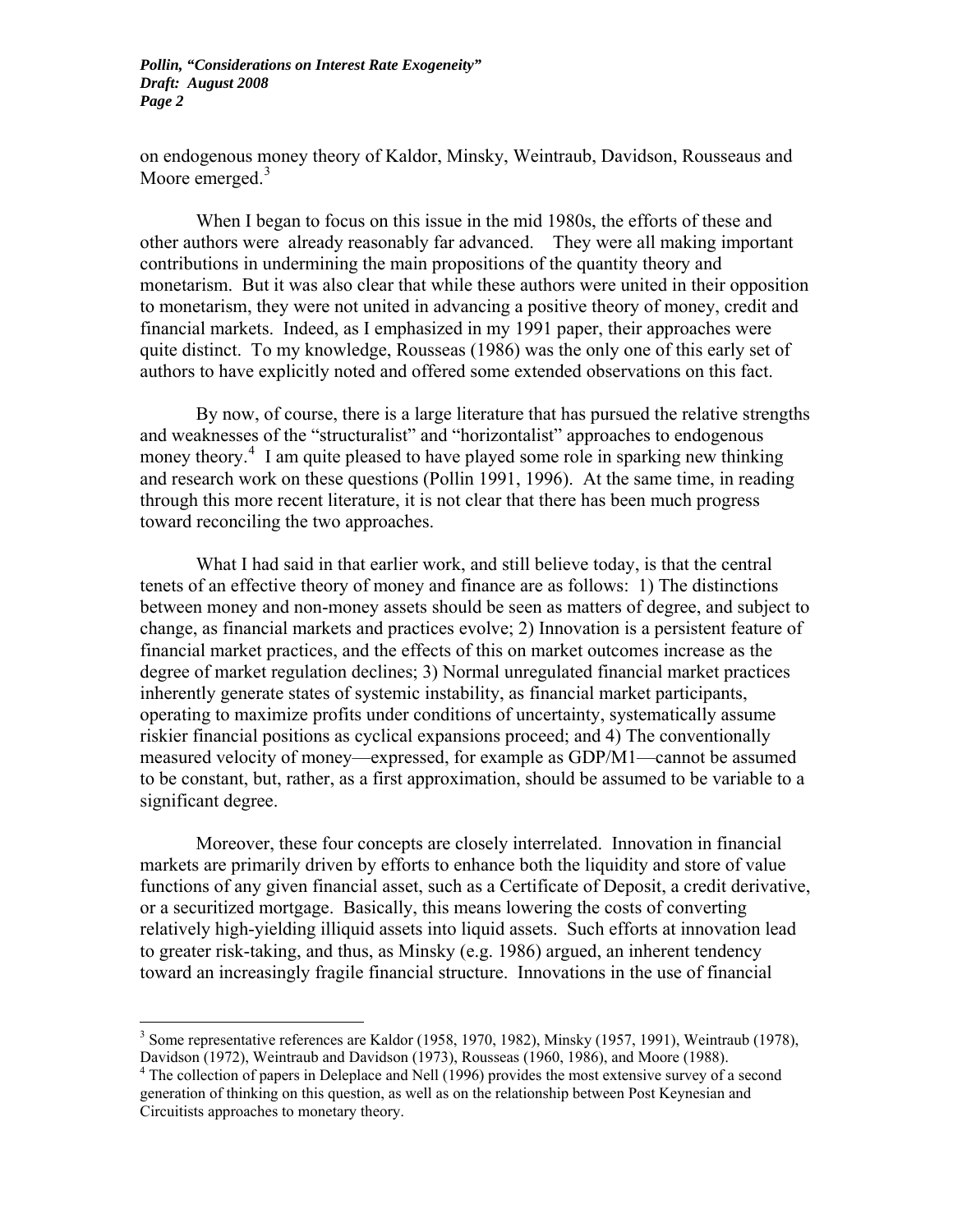assets will also lead to market participants economizing on more traditional liquid assets. This promotes a rise in conventionally measured velocity (e.g. GDP/M1).

In my view, this is a highly flexible and fruitful framework in which to analyze the degree to which a Central Bank can influence the net flows of any given set of liquid assets that are bundled together to define "the money supply," regardless of whether we are referring to a narrow measure of the money supply (e.g. M1) or broader measures (e.g. M2, M3, etc.) It is also an effective framework in which to assess the extent to which a Central Bank can influence the setting of interest rates—and here I am referring to the full range of rates on financial markets, not simply the Federal Funds rate or the Discount rate. Finally, it is most effective framework for considering policy measures to promote economic growth, widely-shared access to affordable credit, and financial market stability.

The horizontalist approach is focused around a more narrow set of analytic questions and policy concerns. Leaving aside for now discussions about inflation theory, Rochon and Vernengo (2001, p. 3) summarize the horizontalist approach as focusing around two key assertions: 1) "the rate of interest is exogenous; the monetary authorities set it"; and 2) "The money supply—if such an expression is ever appropriate—is fully endogenous. This severs the relationship between the rate of interest and the growth of money." These are of course strong assertions, and need to be backed up through research. To give proponents of horizonalism their fair due, they have explored these positions at considerable length.

 There are elements of these two assertions that are compatible with my own conception what constitutes an effective approach to understanding money, credit, and financial markets. There are other elements which are incompatible. I do not intend to work through detailed, point-by-point, explications as to which pieces fit together and which pieces don't. As it is, Rochon and Vernengo have said that the debate between structuralists and horizontalists had reached a point of "sterility" which "took a heavy toll on participants (2001, p. 1)." Wray echoed the same sentiment in commenting that he'd "rather watch paint dry than sit through yet another attempt to explicate and synthesize horizonalism and structuralism," (2006, p. 271).

What I think might be more fruitful is to break down the whole set of issues into component parts, with the hope of sharpening the discussion around some of these more focused questions. In this spirit, in this paper, I want to consider two specific interrelated questions that flow out of these broader debates as I read them.

 The first question I wish to address is, "to what extent are interest rates exogenous?" I emphasize the plural term here—interest *rates*. The specific matter I wish to explore is this. Considering the U.S. economy as our empirical case study, let us allow for the current discussion that the Federal Funds rate can be set exogeously by the Federal Reserve. In fact, I do not think this is strictly true, even as a first approximation. For one thing, the Fed operates with a reaction function that reflects the activities of the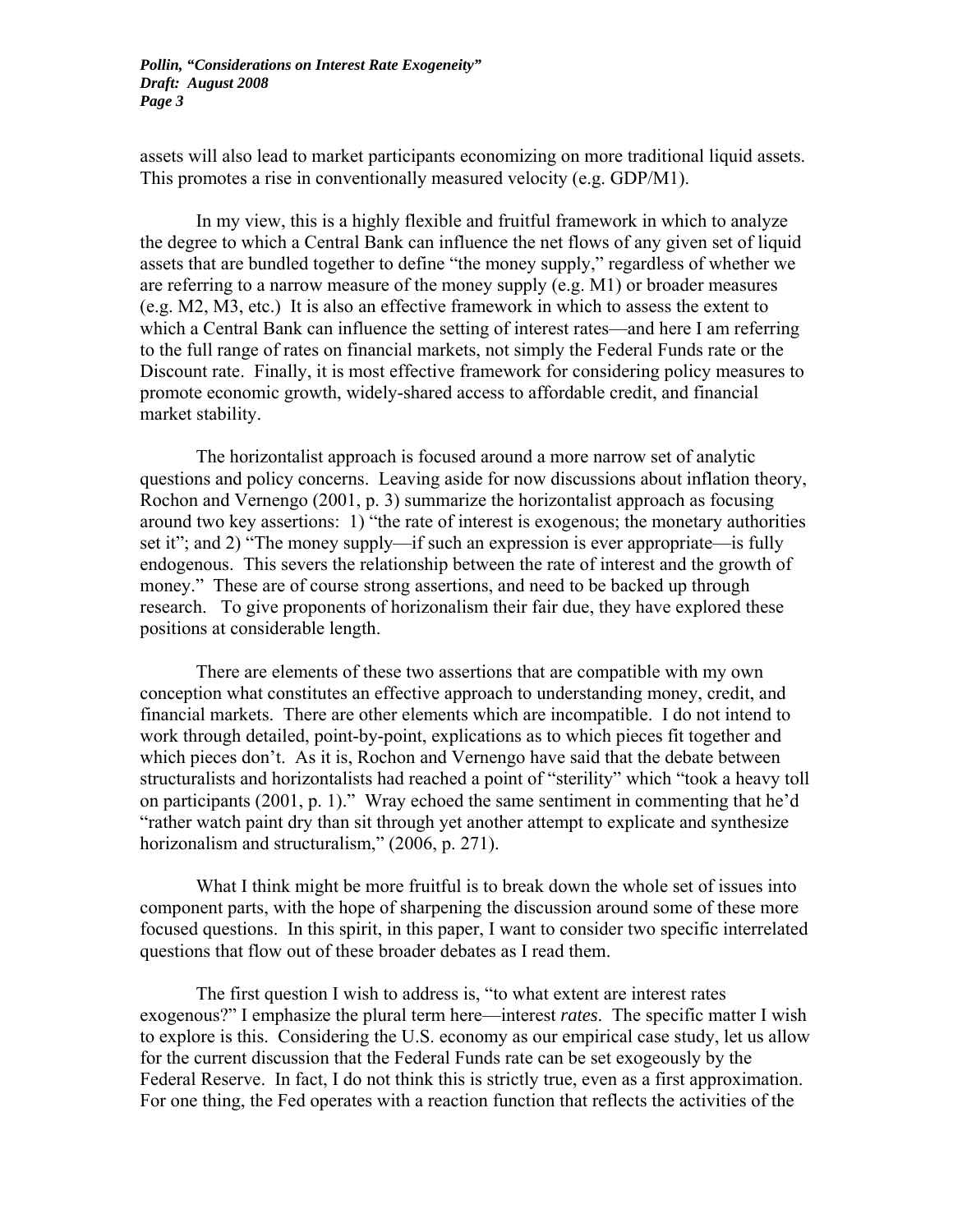market. In addition, as the 2007-08 market crisis has emphatically demonstrated yet again, the Federal Reserve is required to serve as a lender-of-last-resort during financial crises. In such situations, the Fed's role is to shovel low-interest short-term credit to a distressed market. The latitude of the Fed to set the Federal Funds rate is thereby constrained by the regularity and extent of market distress.<sup>[5](#page-5-0)</sup>

 Nevertheless, to keep the discussion here focused, we will operate under the assumption that the Fed exogenously sets the Federal Funds rate. But even given this assumption, does it also imply that the Fed exogenously controls the full compliment of markets rates as well? In particular, can the Fed exogenously set the long-term rates that are most important for influencing investment and household mortgage borrowing? I pose this as a straightforward question own its own terms, without attempting to sift through the details of what one or another author—horizontalist, structuralist or otherwise—may have previously written on the matter.

 To address this question, I present some simple empirical evidence regarding the movement of five market rates relative to the Federal Funds rate—two short term rates, the 6-Month Treasury Bond rate, and the bank prime rate; and three long-term rates, the 10-year Treasury Bond rate, the 30-year mortgage rate, and the Baa corporate bond rate. As we will see in considering this evidence, I think it is difficult to sustain an argument that the Federal Reserve can exogenously determine most of these market rates, the prime rate being the one exception.

Does such evidence contradict the horizontalist perspective? Again, I don't think there is much to gain from trying to interject such empirical findings as a reference point in debating horizontalist perspectives. This is because, in my view, horizontalists seriously waffle on this central matter of concern. For example, though, as quoted above, Rochon and Vernengo (2001) assert strongly in the main text of their introductory paper that "the rate of interest is exogenous; the monetary authorities set it," in the footnote accompanying this assertion they write, "If the rate of interest is exogenous, we are avoiding discussion of the determination of the spectrum of interest rates," (2001, p. 7). Moore (2001), also relegating this issue to a footnote, offers only methodological generalities in his recent discussion on this question. He writes that "the statement that one can never empirically "prove" that a variable is completely exogenous is the same as that one can never empirically prove that a series is perfectly random. One can only attempt to refute the existence of particular regularities or patterns, that is, to test if the series is nonrandom. One can never prove that a series is patternless, but merely disprove that existence of a particular pattern,"  $(2001, p. 29)$ .<sup>[6](#page-5-1)</sup>

Wray's 2006 paper, ""When Are Interest Rates Exogenous," explicitly takes up the question of primary interest here. He also concludes that overnight rates are

<span id="page-5-0"></span> $<sup>5</sup>$  The idea that the Fed's first responsibility is as lender-of-last resort, and that this responsibility limited its</sup> ability to set interest rates, was argued forcefully by Minsky (1957).

<span id="page-5-1"></span><sup>&</sup>lt;sup>6</sup> Moore's equivocation here is similar to that in *Horizonalists and Verticalists*, which I pointed out in my 2001 paper.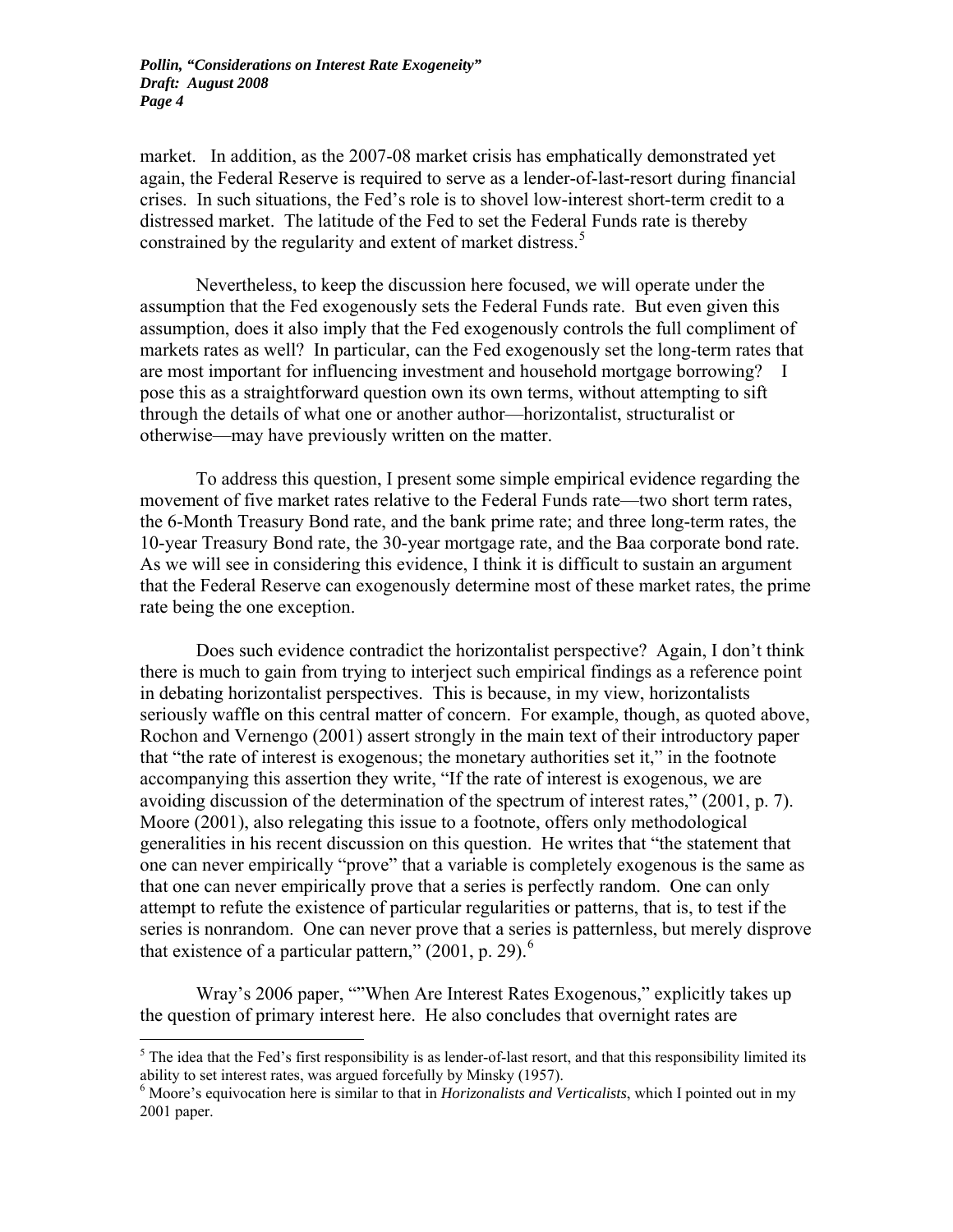exogenously administered. But in my view, Wray is also unclear as to what this means for the determination of other rates. To what extent are they also administered? If other rates are not administered, how significant for the conduct of monetary and financial market policy is the fact that overnight rates are administered? Wray does takes pain to emphasize that the idea of administered overnight rates does not preclude "a role for Keynes's version of liquidity preference as a theory of asset prices, with liquidity preference as one of the components that goes into determining interest rates that are not administered by central bank policy." Wray also concludes that "none of this is inconsistent with Minsky's financial instability hypothesis according to which expansions and evolution in financial practices tend to stretch liquidity and create a fragile financial structure more vulnerable to financial crises," (p. 289). But the extent, significance, and idea itself of exogenously determined interest rates remains ambiguous.

None of these authors, or others in this stream of thought of whom I am aware, consider any empirical evidence in advancing their positions. Perhaps my simple empirical exercises here can help sharpen the discussion.

 The second question I wish to consider concerns the policy implications that flow from the idea that the Federal Reserve's control over market rates is limited—that most market rates are determined with a high degree of endogeneity as an outcome of financial market operations. Some horizontalists seem to hold the position that allowing for the possibility of some significant degree of market interest rate endogeneity leads to a passive resignation before the powers of financial markets. Lavoie, for example, says that I have clung to a "media view" that markets exert influence over the Federal Funds rate (2005, p. 705).

This, of course, is not how I would characterize my own position, as expressed in previous work. Rather, my view is that if the Federal Reserve now operates with limited power to exogenously set interest rates via their control over the Federal Funds rate, the aim should therefore be to incorporate additional policy tools that can increase interest rate exogeneity.<sup>[7](#page-6-0)</sup> The first consideration here needs to be financial market regulations, serving as a compliment to Central Bank interest rate policy. By definition, financial deregulation enhances the autonomy of market forces and thereby weakens the Federal Reserve's power to exogenously set interest rates independent of market forces. Related to this is the issue of financial market instability. If markets are more unstable, then it is very likely that the risk premium built into market interest rates will increase. In short, to the extent that one believes central bank policy should operate as an effective exogenous force in financial markets, then we should take pains to assemble a set of policies that would enable a significant degree of interest rate exogeneity to become a reality. In this section of the paper, I briefly consider three types of policy interventions—securities transaction taxes, asset-based reserve requirements, and direct interest rate subsidies.

<span id="page-6-0"></span> $<sup>7</sup>$  My 1991 and 1996 papers on endogenous money offered brief policy discussions that followed from the</sup> analytic arguments I advanced. Some of my earlier work exploring these policy implications in more depth include Pollin 1993 and 1995.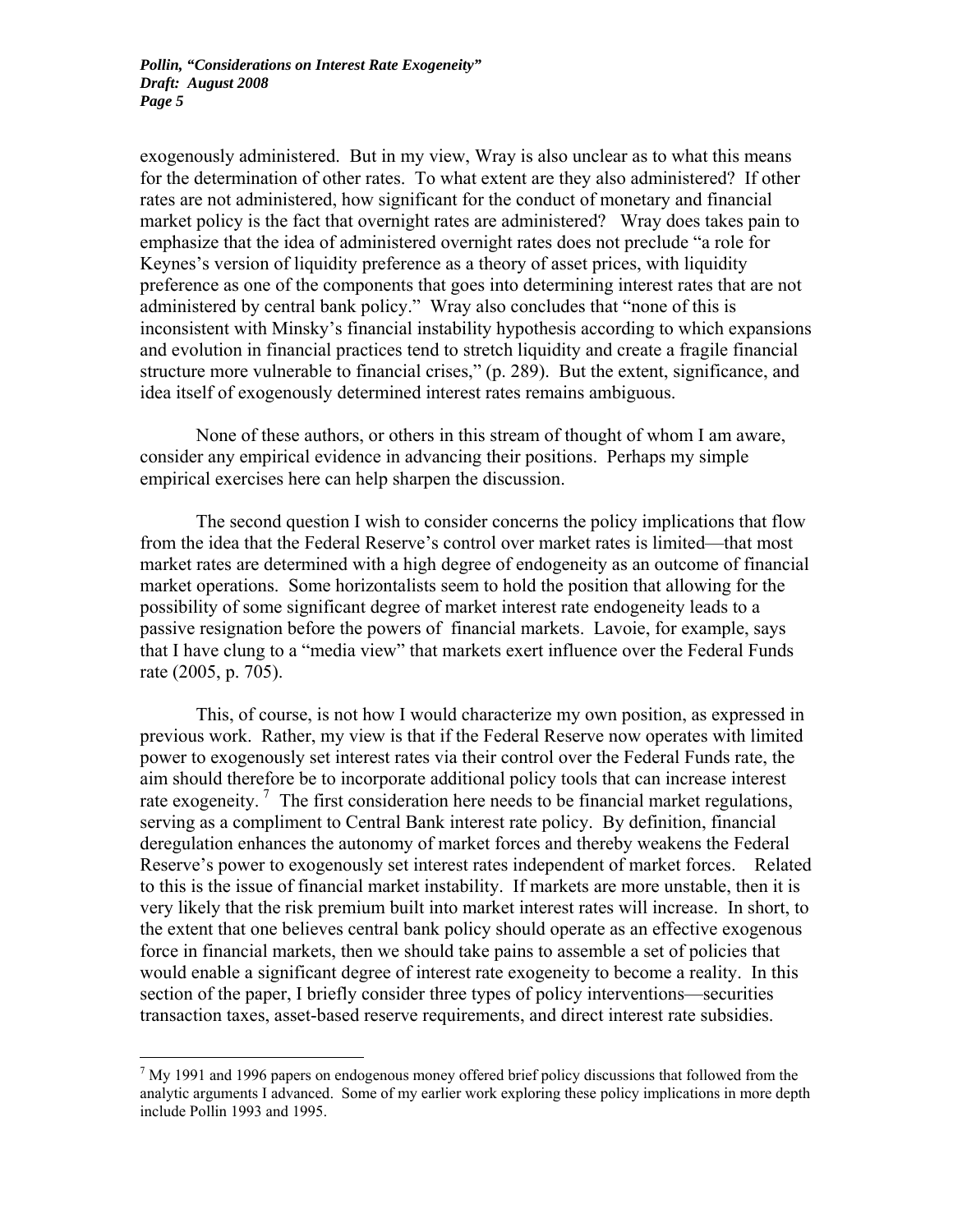#### **2. Relative Moments of the Federal Funds and Market Rates**

#### **Federal Reserve Policy Interventions, 2000 – 04**

 We begin with a simple visual inspection of a crucial recent period in the conduct of U.S. monetary policy. This is the period when Alan Greenspan undertook an aggressive effort to fight an impending recession at the end of 2000, relying on large cuts in the Federal Funds rate as his primary policy tool.

 As of June 2000, Greenspan pushed the Federal Funds rate up to 6.5 percent, its highest level since January 1991. However, Greenspan had clearly then misread the depth of instability in financial markets, the stock market in particular. As of December 2000, he began a long series of sharp cuts in the Federal Funds rate. We can see this in Figure 1, which plots the movements of the Federal Funds rate, along with those for 6 month T-bills, 10-year T-Bonds, 30-year mortgages, and Baa corporate bonds from January 2000 to June 2004.

#### FIGURE 1 BELONGS HERE

 The first Federal Funds cut from the 2000 peak came at the end of December. The average monthly figure for the Federal Funds rate fell in January 2001 from 6.4 to 6.0 percent. This was the first of a series of eleven cuts in the Federal Funds rate over the next year, through which the rate fell to a 40-year low of 1.73 by January 2002. Greenspaan maintained the Federal Funds rate between 1.73-1.75 until November, at which put he cut the rate again, this time to 1.25 percent. In July 2003, Greenspan cut the Federal Funds rate to 1.00 percent, where it remained for a year. For the two-year period 2003-04, the Federal Fund rate was held at its lowest average recorded figure.

 However, despite these highly aggressive moves by Greenspan, we see in Figure 1 that the impact was not consistent, and certainly not consistently strong, on market rates. The T-bill rate did track the downward movement of the Federal Funds rate stepby-step. But the 10-year T-bond rate fell much more modestly. In June, 2000, the T-Bond rate was at 6.00, lower than the Federal Funds rate at that point. By January 2002, the T-bond rate had fallen by less than one percentage point, to 5.04 percent. By June 2004, it was at 4.73 percent, 3.7 percentage points above the Federal Funds rate, the widest spread between these rates since July 1958.

 The Baa and mortgage rates did also fall during the period of the Federal Funds rate cuts, but again, much more modestly. The mortgage rate was at 8.29 in June 2000, and was at 6.29 as of June 2004. The Baa rate was a 8.48 in June 2000 and at 6.78 in June 2004. In both of these cases as well, the spreads between the market rates and the Federal Funds rate were at peak or near peak levels.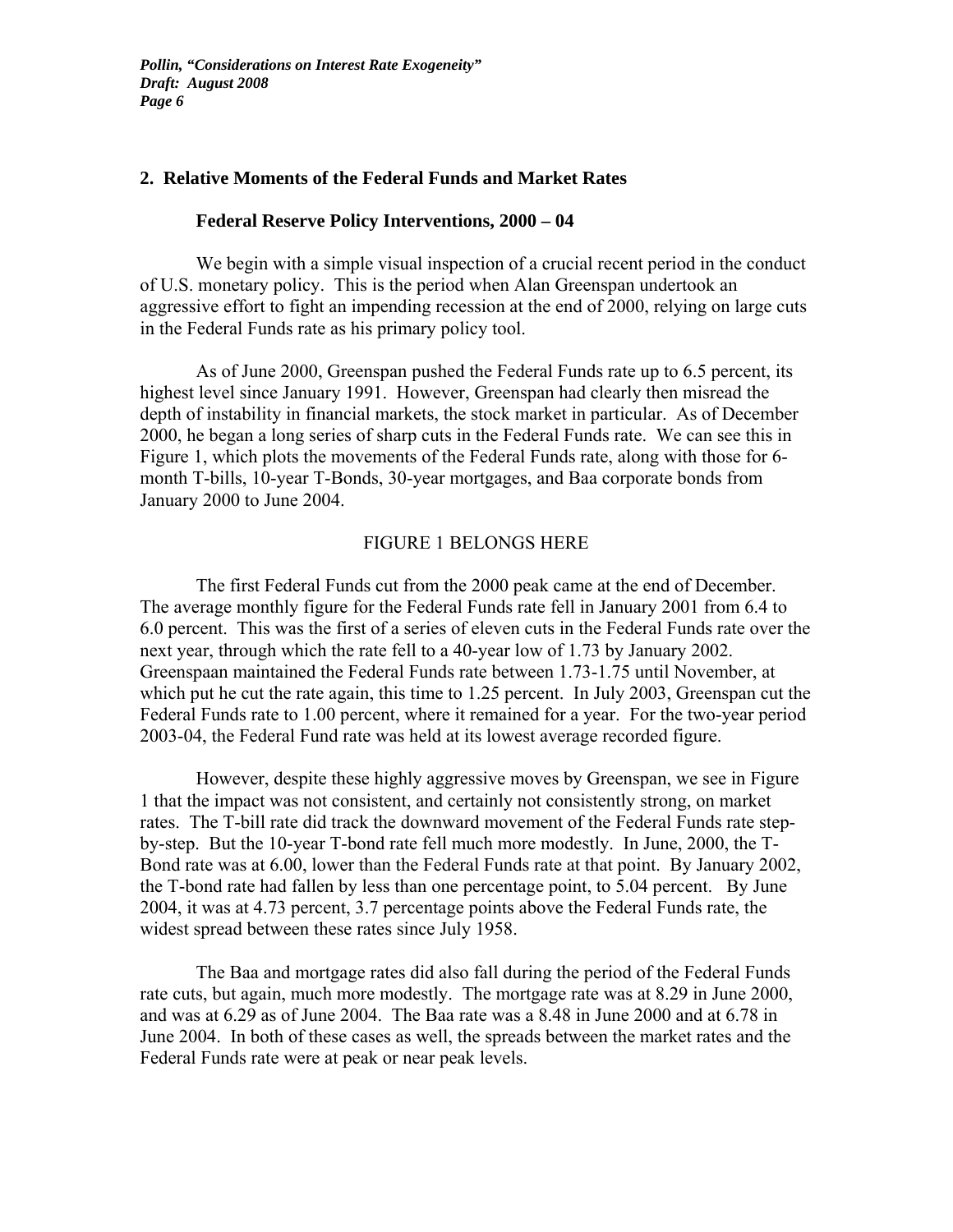Explaining why these virtually unprecedented spreads opened up between the Federal Funds rate and the longer-term market rates is beyond the scope of this discussion. Suffice it to say that, in observing this experience, it would be difficult to construe an argument that market rates were being set exogenously, as a fixed mark-up over the Federal Funds rate.<sup>[8](#page-8-0)</sup>

#### **Fluctuations in Interest-Rate Spreads**

 We now consider another set of simple observations—the movement of interest rate spreads over a longer time period. In Table 1 and Figure 2, I present data on spreads of five rates—T-bills, prime, T-Bonds, mortgages, and Baa bonds—relative to the Federal Funds rate over the five most recent full business cycles. The data begin in November 1973, a cyclical peak month, according to the NBER Business Cycle Dating Committee. It proceeds until February 2008, which, as of this writing, is likely to be established as the peak, or near the peak, of the full cycle which began with the April 2001 downturn. Table 1 presents the figures in terms of means and standards deviations over the full five business cycles, while Figure 2 plots the full month-to-month time series for each of the interest rate spreads.

 We begin with the summary statistics in Table 1. Considering first the two government paper rates—T-bills and T-bonds—the standard deviation of the spreads are larger than the means. This means that, within these five most recent business cycles at least, we clearly cannot know on a month-to-month basis what these interest-rate spreads are likely to be based on knowing the mean mark-up over the full period. Thus, with Treasury bonds, the mean spread is 0.98 percentage points. But the standard deviation is 1.84 percentage points. This is in a market where single digit differences in basis points—not full percentage points—affect the behavior of decisions of market participants. With the 30-year mortgage and Baa bond rates, the means, at 2.69 and 3.03 percent respectively, are only about 0.6 percentage points larger than the standard deviations. Thus again, in any given month, it would be reasonable to anticipate that the actual spread could be 2 or more percentage points off from the full-period mean values. The prime rate spread is the only case in which standard deviation is less than half the value of the mean spread of 2.33 percent.

#### TABLE 1 BELONGS HERE

Based on these descriptive figures, we clearly cannot establish with confidence, month-by-month, that we can know what the spread over the Federal Funds rate is likely to be.

<span id="page-8-0"></span><sup>&</sup>lt;sup>8</sup> Writing in April 2008, amid a financial crisis and Federal Reserve efforts to counter the crisis and stave off recession, the same patterns are recurring. Thus, Paul Krugman wrote the following in his *New York Times* column of 3/10/08: "One consequence of the crisis is that while the Fed has been cutting the interest rate it controls—the so-called Fed funds rate—the rates that matter most directly to the economy, including rates on mortgages and corporate bonds, have been rising. And that's sure to worsen the economic downturn."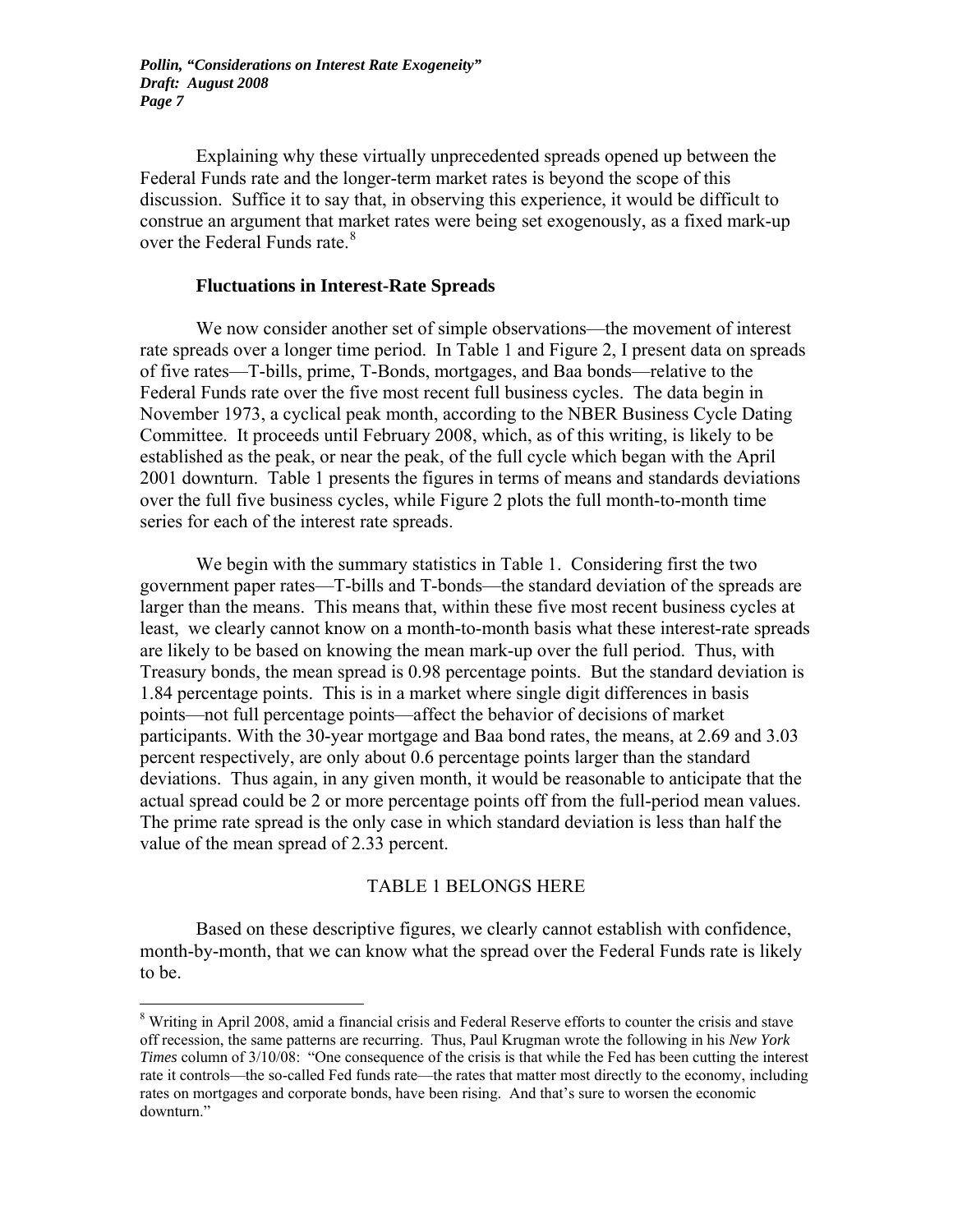This same general conclusion emerges through the visual inspection of the data plots for the full five cycles in Figure 2. One significant point that emerges from these plots that isn't clear from the summary statistics in Table 1 is with respect to the prime rate spread. With the prime rate spread, we do begin to see something close to a fixed spread over the Federal Funds rate beginning in the mid-1990s. Thus, from 1973.11 to 1994.12, the mean spread of prime over the Federal Funds rate was 1.90 percentage points, with a standard deviation of 1.29 percentage points. From 1995.01 to 2008.02, the mean spread was 3.01 percentage points while the standard deviation was down to 0.20 percentage points.

#### FIGURE 2 BELONGS HERE

 Here again, it is beyond the focus of this paper to explain the shift commercial banks' operating procedures to have established their prime lending rate as a fixed mark up over the Federal Funds rate. For our purposes, the more important observation from these data is the contrast between the pattern with the prime relative to the spreads we see with the other market rates. With the prime since the mid-1990s, we see clearly how a fixed mark-up should proceed over time. The fact that none of the other market rates proceed at anything approximating the pattern with prime underscores with these other cases the evident and persistent volatility of the spreads over the Federal Funds rate.

#### **Granger-Causal Relationships between the Federal Funds and Market Rates**

 The third set of evidence I wish to introduce is a series of Granger causality tests, estimating the sequence of changes between the Federal Funds rate and the various market rates we have been examining.

 I conducted a similar series of Granger tests in both my 1991 and 1996 papers. The basic question I addressed in both of these previous papers was this: can we observe that movements up or down in the Federal Funds rate consistently occur, as a sequence, prior to movements in the same direction of various market rates? The notion that market interest rates are determined exogenously by movements in the Federal Funds rate would certainly seem consistent with such a time sequencing—i.e. that the Federal Reserve acts to change the Federal Funds rate, and that this change in the Fed's monetary policy stance leads to subsequent, and broadly equivalent, changes in market rates.

 In this paper, the Granger tests are modeled slightly differently than in my previous two papers, reflecting the small technical adjustments in the way the method has been specified more recently in the literature. In this case, the model is specified as follows:

$$
y_{t} = \alpha_{0} + \alpha_{1}y_{t-1} + ... + \alpha_{i}y_{t-i} + \beta_{1}x_{t-1} + ... + \beta_{i}x_{t-i} + \varepsilon_{t} \quad (1)
$$

$$
x_{t} = \alpha_{0} + \alpha_{1}x_{t-1} + ... + \alpha_{i}x_{t-i} + \beta_{1}y_{t-1} + ... + \beta_{i}y_{t-i} + u_{t} \quad (2)
$$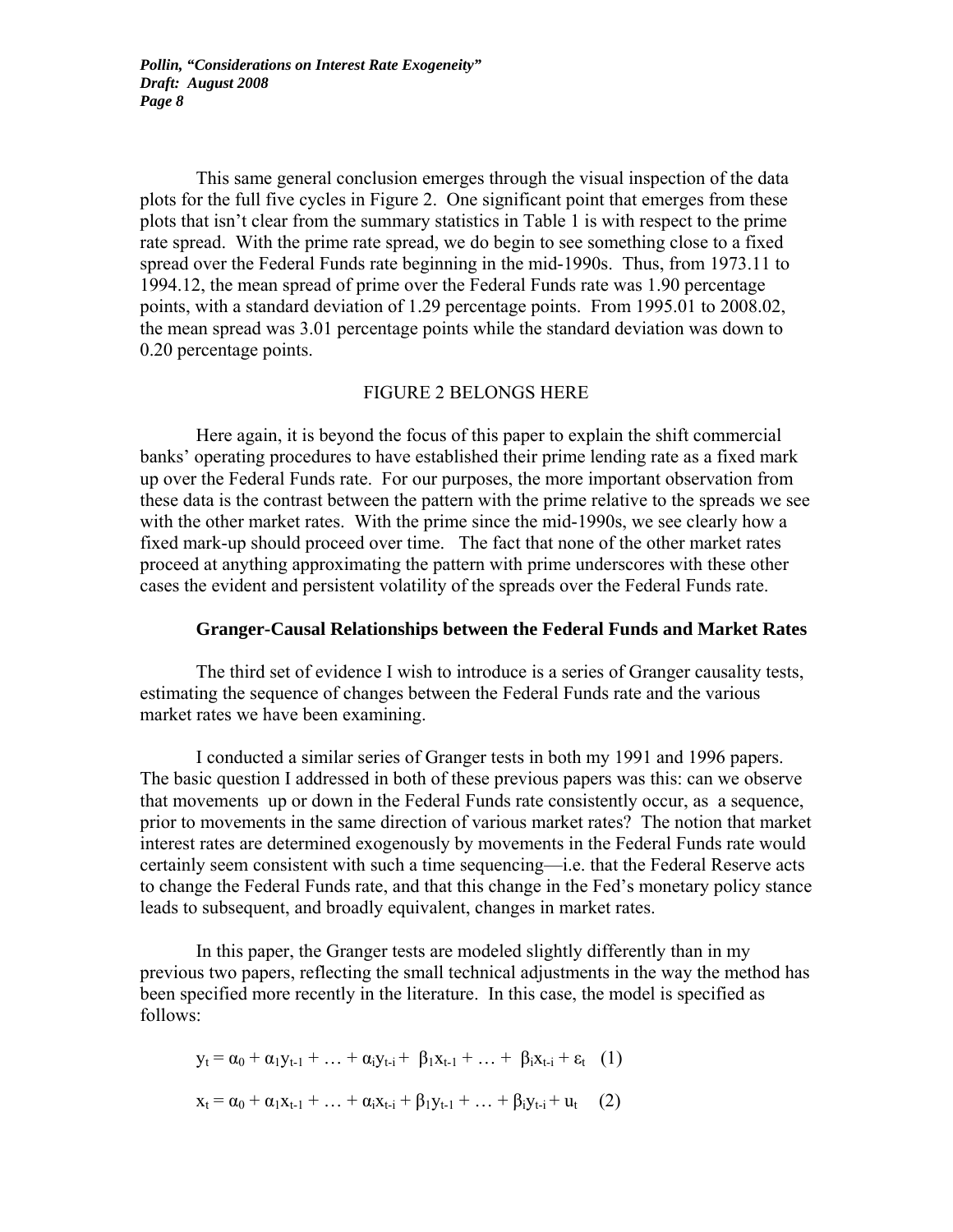where the y variable is the series of market rates, inserted one at a time, along with the Federal Funds, rate as the x variable. In equation 1 of this specification, we are estimating by how much the changes in the current value of a market rate can be explained by its own past values, then to see whether adding the lagged values of the Federal Funds rate can improve the explanation in the movement in the market rate. The market rate is said to be Granger-caused by the Federal Funds rate if the Federal Funds rate helps in the prediction of the current values of the market rate—that is, if the coefficients on the lagged values of the Federal Fund rate are statistically significant. In equation 2, we test for reverse causality—the extent to which lagged changes in the various market rates helps in the prediction of the current value of the Federal Funds rate.

 In my 1991 paper, I reviewed considerations as to why Granger-causality models might not offer a legitimate test of the interrelationships between the Federal Funds rate and the market rates. I argued then, and clearly continue to hold, that the Granger tests are informative in evaluating the extent to which the Federal Reserve exogenously determines market rates. It may be useful to cite one passage from the previous paper here:

Many legitimate objections have been raised about Granger-Sims tests. The single most important is that in economics a decision to pursue an action often involves preliminary steps and time lags before the action is carried out. If we consider the investment process, for example, financing must be secured before the actual investment spending occurs. Thus, a sequentially prior growth in the money supply resulting from the securing of financing would appear, by the Granger-Sims criteria, to "cause" the investment growth, even though causality actually runs in the opposite direction. However, in the case of relative interest rate changes, once a decision to change a rate is made, no significant preliminary steps or time lags are involved before the rate will actually change. Thus, unlike the finance/investment relationship, no interest rates much changes before others simply because a relationship of sequential priority requires a fixed lag structure.

….It is true that some market rates will change in anticipation of Federal Reserve action. But this situation is not equivalent to the investment/finance relationship. For one thing, the fact that the market rates rise first is the result of a substantive decision—the decision to attempt to anticpate the Fed—by market participants. There is no imperative here for market actors to speculate on Federal Reserve policy decisions. In addition, the Federal Reserve is not obligated to raise its rates once the market rates rise in anticipation of Fed increases. If Fedcontrolled rate changes do nevertheless lag the market to a statistically significant extent, this would suggest that there is a substantive basis for the market's sequentially prior action (pp.  $372 - 73$ ).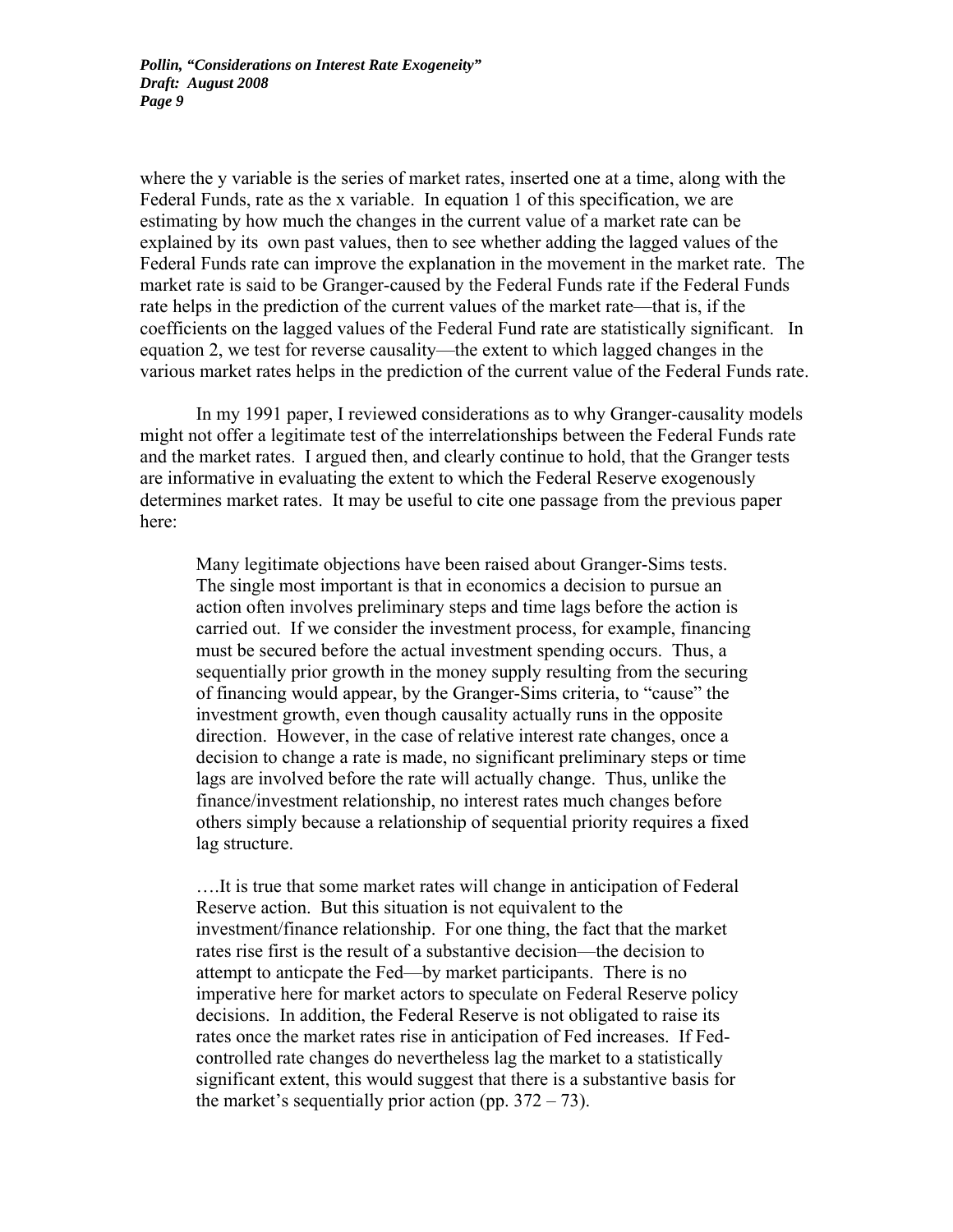For the current set of tests, I am examining the Granger-causal relationships for the five market rates whose movements I have reported in the previous section—i.e. two short-term rates, the prime bank lending rate and the 6-month Treasury Bill rate; and three longer-term rates, the 10-year Treasury Bond rate, the 30-year mortgage rate, and the Baa corporate bond rate. I used 12-period lags, i.e. one full year of lagged values of both the Federal Funds rate and the various market rates. The variables are in firstdifference form. As first differences, all variables are stationary.

 The results of these tests are reported in Table 2. The figures in the table are Fstatistics. I also show the p-value ranges associated with each of the F-statistics. The results in the table are reported for three separate time periods: the full period 1973.11 – 2008.02; 2; the initial full business cycle, 1973.11 – 1981.06; and the most recent full business cycle, 2001.03 – 2008.02. In addition to considering the results for the full five cycles, focusing on the earliest and most recent cycles enables us to consider in a straightforward way the extent to which the Granger-causal relationships may changed over time.

#### TABLE 2 BELONGS HERE

 Considering first the results from the full five business cycles, the most consistent finding is that there is mutual causality running between the Federal Funds rate and the five market rates. This is true both for the short- and long-term rates.

 The prime bank lending rate is the one case where the degree of causation, as measured by the magnitude of the F-statistic, runs overwhelmingly from the Federal Funds rate to the prime rate. This result is consistent with the data plot we saw in Figure 2, where, from the mid-1990s onward, the prime rate was set as a virtually fixed mark up over the Federal Funds rate.

 However, with the other four market rates, the F-statistics are of roughly the same magnitude, if not larger, when market rates are tested for Granger-causing the Federal Funds rate. In short, for the other four rates, there is no evidence suggesting a clear oneway line of causation running from the Federal Funds rate to the market. This conclusion is indeed underscored by the results that we see with the prime rate. With the prime rate alone, the dominant influence running from the Fed to the market emerges clearly from the Granger test results.

 For the most part, these relationships for the full five business cycles also hold up during the earliest cycle,  $1973.11 - 1981.06$ . It is only when we move to the most recent cycle, 2001.03 – 2008.02, that we find a departure from the patterns of the full five cycles. In considering the long-term market rates during this most recent cycle, there is no statistically significant Granger causation running from the Federal Funds rate to the market, and virtually none running from the market to the Federal Funds rate. These formal test findings are consistent with the data we have already seen over the period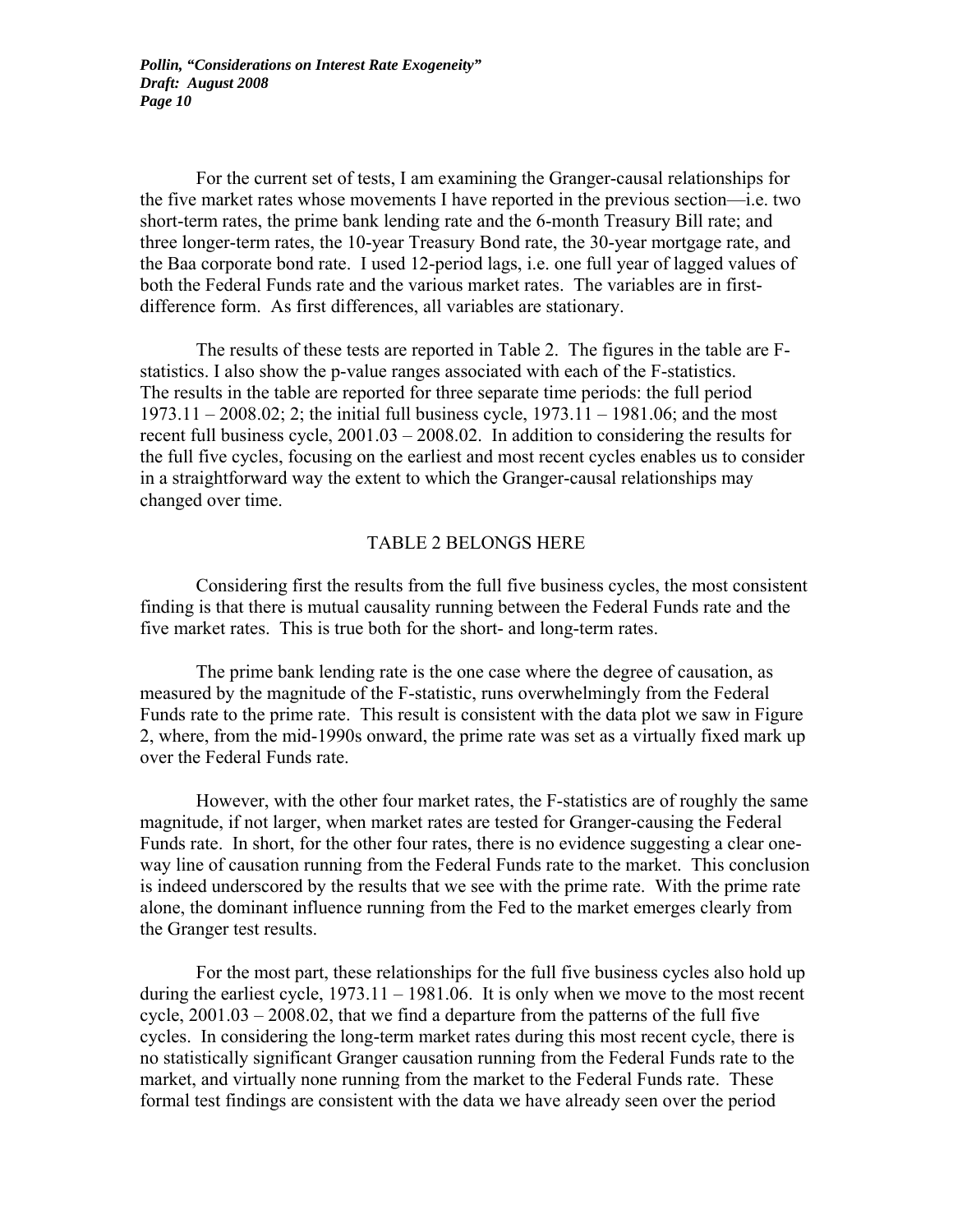2000.6 – 2004.6, when Greenspan pushed the Federal Funds rate from 6.54 to 1.0, then held it at this low level. As we saw then, the responsiveness of the long-term rates Greenspan's aggressive rate-cutting was weak.

 These findings are somewhat different, though broadly consistent, with those reported in my previous two papers. Those two papers considered data from different time periods. In the 1991 paper, the sample was for 1968.06 – 1988.05. In the 1996 paper, I examined 1957.09 to 1990.04, and also divided the full sample into two subperiods, 1957.09 – 1969.09 and 1969.10 – 1990.04. The main difference in the results of these earlier exercises relative to the current findings concerned the long-run rates. With those previous results, the evidence showed significant one-way causation running from the market to the Fed. This contrasts with our current results showing significant twoway causation over the full five cycles, but with this significant mutual influence apparently diminishing substantially, to the point of insignificance, in the most recent cycle.

 Overall, in considering this most recent set of Granger-causality results along with those from my previous two papers, we can point to some robust findings. The most important is that the movements of the Federal Funds rate clearly do not Granger-cause movements in long-term market rates. In some periods, there does seem to be a significant level of two-way causation, but this is a less robust finding. Moreover, with the most recent cycle, we see evidence that whatever degree of causation that had existed in previous periods has broken down in the most recent cycle, to the point of insignificance.

 In my previous two papers, I address at length alternative interpretations of this robust pattern of Granger-causality tests. In particular, I consider the view of some critics, as expressed by Moore, that these Granger results are actually supportive of an exogenous interest-rate view, since, as Moore put it, "long-term rates are based on market participants' estimates of future short-term rates," (1988, p. 286). There is no need here to rehash my lengthy responses on this issue. But just to summarize briefly two key points:

 1. No proponent of exogenous interest-rate theory has shown that long-term rates are set solely, or even predominantly, on the basis of market participants' anticipations of short-term rates. There is no doubt that expectations of Fed policy changes does influence the setting of long-term rates. But the available evidence also supports the view that other factors, including, in various combinations, liquidity preference, habitat preferences, and expectations about inflation, exchange rates, and market stability, also influence the movements of long-term relative to short-term rates. I return to this point below.

 2. Even if we were to assume that market participants set long-term rates solely in anticipation of movements of short-term rates, there is still no reason to assume that participants in the long-term market operate with full, unfailing knowledge as to when,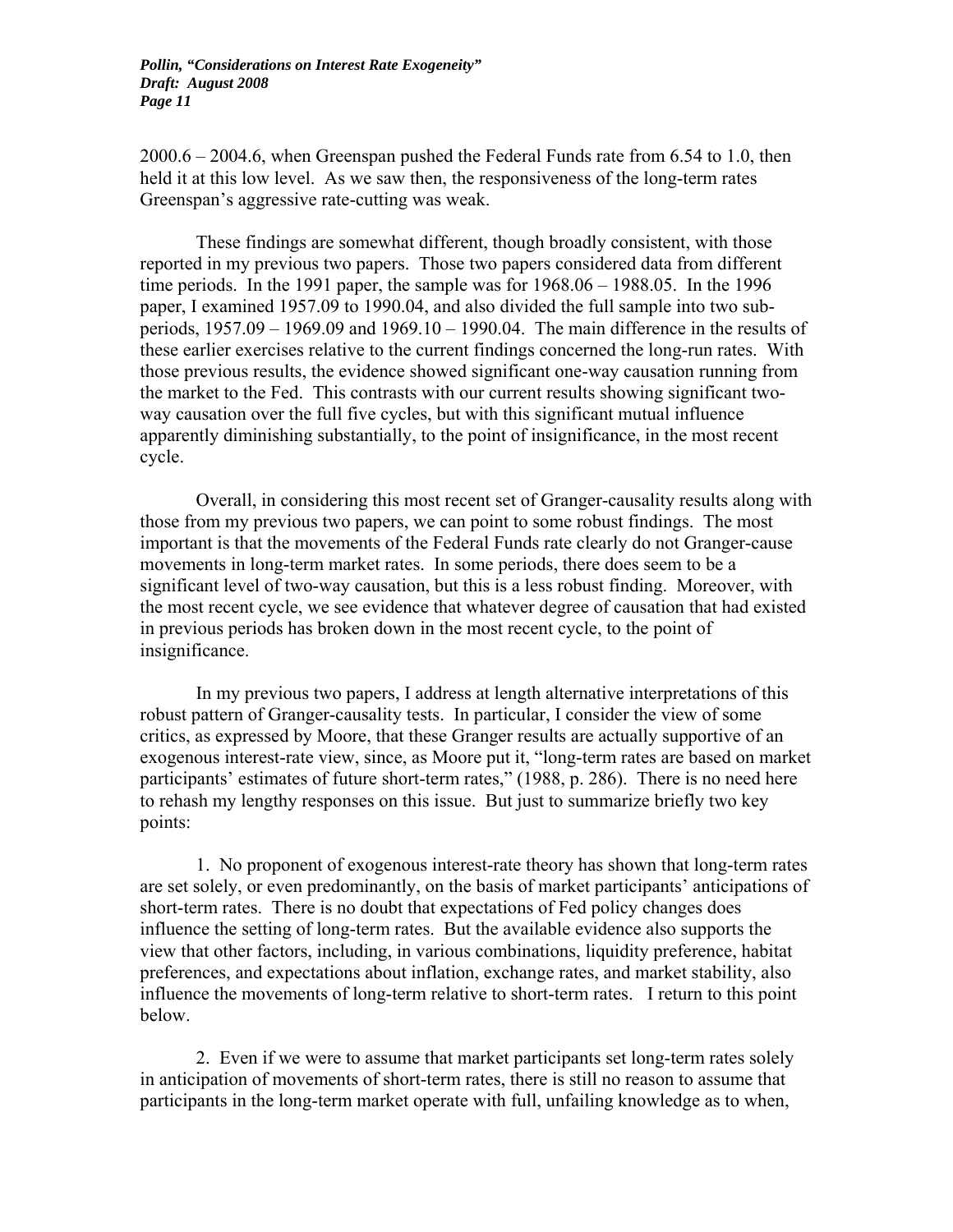and by how much, short-term rates will move. To make this assumption is to abandon an analytic framework grounded in the principles of Keynesian uncertainty, and to enter a framework grounded in the principles of perfect foresight.

#### **Inflation and Default Risk**

 We now consider some standard measures of changes in inflation- and defaultrisk over time, i.e. as these are reflected in the movements of interest rate spreads.

*Inflation risk.* To measure inflation risk, we observe in Figure 3 the spread between the two government debt instruments we have been examining up to now, the 6 month Treasury Bill rate and the 10-year Treasury Bond rate. As U.S. governmentissued debt instruments, they both carry no default risk. Thus, the movement in the spread between them will largely reflect the market's changed perceptions of inflation risk—with the long-term rate rising in relative terms to the extent that market participants believe accelerating inflation will erode over time the real value of the nominally-fixed returns derived from bonds.

#### FIGURE 3 BELONGS HERE

 The central point that emerges from Figure 3 is that perceptions of inflation risk are highly volatile over the full period, with the minimum spread at -2.28 percentage points in 1980.03 and the maximum spread at 3.64 percentage points in 1992.05—i.e. a difference between the minimum and maximum of nearly six full percentage points. The mean value for this inflation risk spread over the full period is 1.49 percentage points, and the standard deviation is nearly as large, at 1.22 percentage points.

 Figure 3 is partitioned by vertical lines drawn at cyclical peak months over the full period. In dividing up the full period this way, it also becomes clear that inflation risk fluctuates broadly with the overall business cycle. During each business cycle expansion, the T-Bond rate rises relative to the T-Bill rate, indicating a rise in the market's perception of inflation risk as the cycle proceeds into its expansion and up to its mid-point. Moving past the cycle mid-point, perceptions of inflation risk start to decline and are generally low by the time the expansion is reaching its end-point.

While this is a broadly applicable pattern, we also see that the details vary from one cycle to the next. What is more generally evident from Figure 3 is that there is no roughly fixed level of inflation risk perceptions in financial markets, either over the course of individual business cycles or in moving over the longer term from one cycle to the next.

*Default risk.* To examine default risk, I plotted two sets of interest rate spreads the spreads between the 10-year Treasury Bond rate and, respectively, the Baa corporate bond rate and the 30-year mortgage rate. These are both shown in Figure 4. With both spread measures, we are, of course, comparing the relative movements of a long-term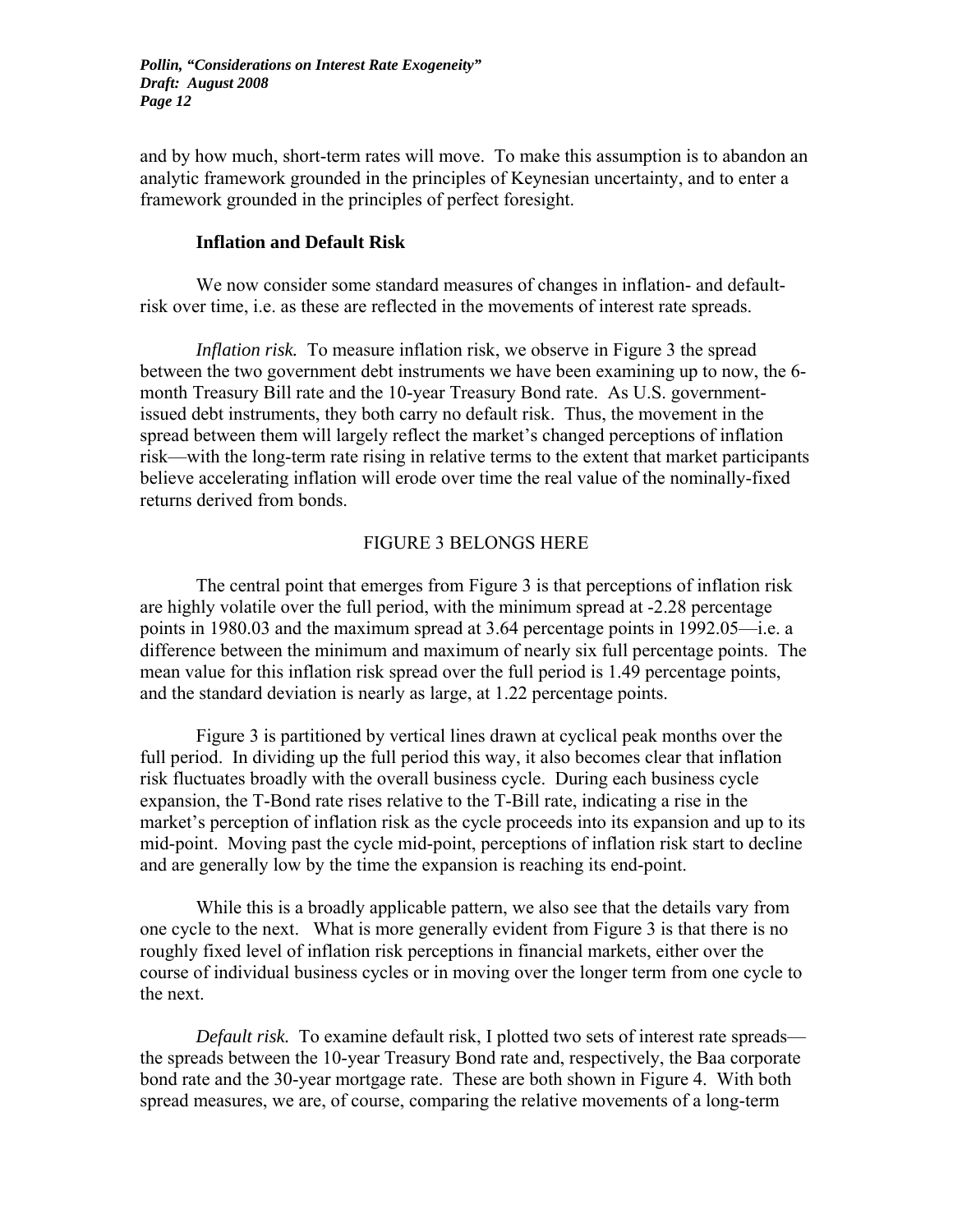government bond that is free of default risk with two debt instruments that are subject to default risk.

#### FIGURE 4 BELONGS HERE

The first thing that is clear in observing these two data plots is how differently they behave. They proceed in broadly similar patterns through the mid-1980s. But thereafter the Baa spread becomes much more volatile. The Baa spread also follows distinct patterns through the two most recent cycles, rising to a peak of 3.79 percentage points in 2002.10, before falling sharply again in that cycle to 1.56 in 2007.02, then rising again by the end of the period, in 2008.02 to 3.08 percentage points.

The relatively mild fluctuations in the 30-year mortgage rate spread bear little relationship to the much more dramatic events that have occurred in the overall mortgage market over this period. These events include the collapse and bailout of the Savings  $\&$ Loan industry in the late 1980s and early 1990s; and the housing market bubble and crash during the most recent full cycle. The crash of the housing bubble also lead to the subprime mortgage market crisis that is ongoing as of this writing. Indeed, the likelihood is high that the current crisis will spread beyond the subprime mortgage market later in 2008. These events clearly were not incorporated into the default risk perceptions of those participating in at least the 30-year mortgage market.

To draw out some general points from Figures 3 and 4, I should emphasize again that our aim here is not to advance a theory of either inflation or default risk, or even to attempt a full specification of how to measure these phenomena. Rather the main points one can take from these simple descriptive observations relatively modest and straightforward: 1) spreads vary significantly over time, and that perceptions of risk are reflected in the ways these spreads fluctuate; 2) the spreads vary both within and between business cycles; and 3) spreads vary between financial market segments, such as the Baa corporate bond and mortgage markets.

To incorporate these observations within the overall issue at hand in this paper, it will be useful to pose this question: when the Federal Reserve adjusts the Federal Funds rate, can we reasonably predict what will happen at the same time with inflation risk and default risk? We have seen that inflation risk and default risk vary significantly over time and between market segments. As such, the link between Federal Reserve interventions to move the Federal Funds rate will not lead to predictable results with respect to longer-term market rates.

#### **3. Systemic Instability and Interest Rate Exogeneity**

 As I emphasized in my 1991 and 1996 papers, a fully developed theory of money supply endogeneity needs to be embedded with a broader theory of systemic financial instability. This broader framework, in turn, will provide the foundation for establishing effective policy interventions to promote financial market stability and widely-shared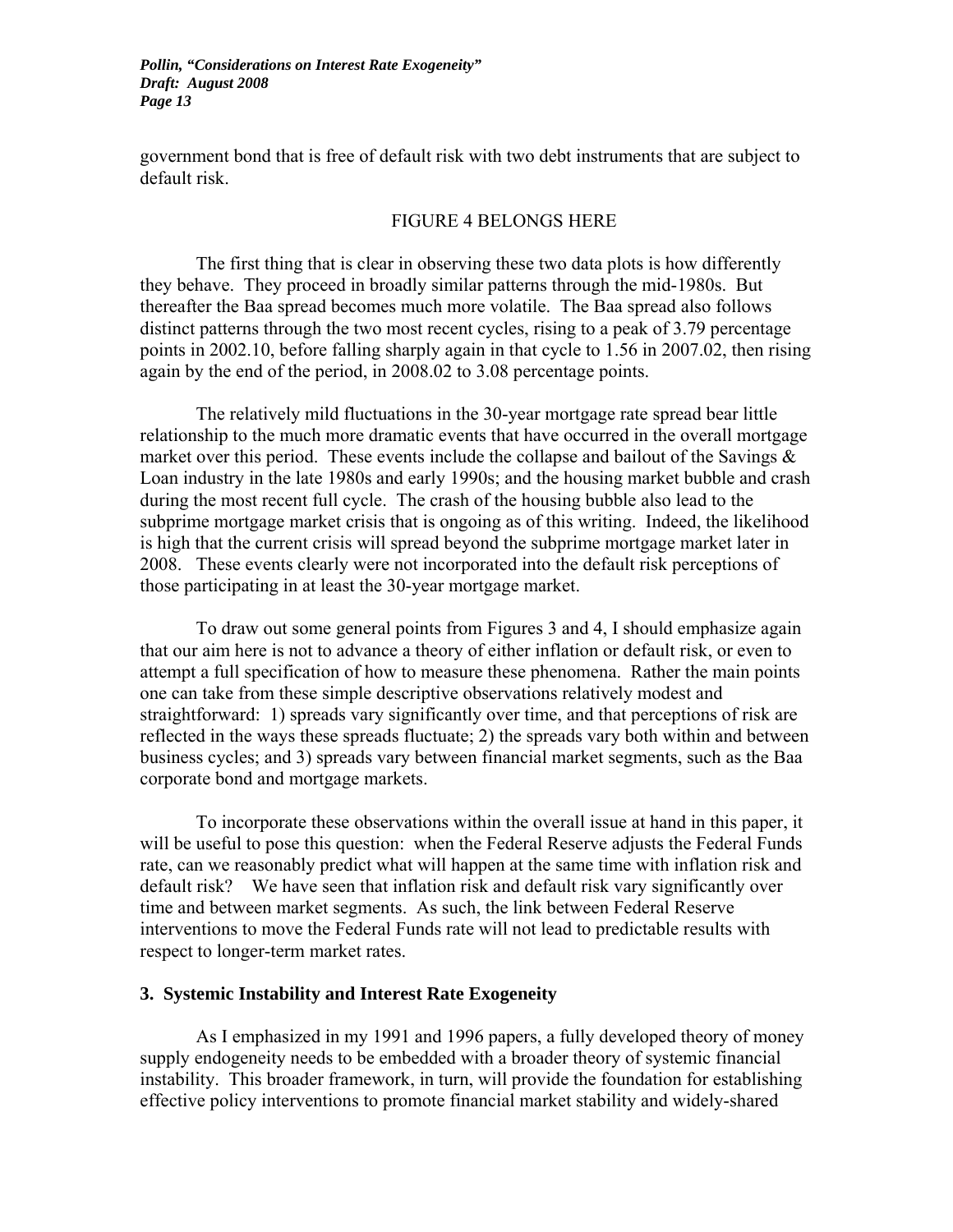access to affordable credit. This is also how the degree of interest rate exogeneity can be increased. Control over the Federal Funds rate, and equivalent short-term rates in other economies, are not capable on their own of serving this broader purpose.

 The basic reasons why this is so flow readily from the Keynes/Minsky theory of systemic instability. The approach emphasized by Keynes and Minsky builds from a fundamental fact about the nature of capitalist economies: that the investment process the basic activity which is a proximate determinate of an economy's level of income, employment and productivity growth—is unstable because it operates on the basis of uncertainty. As Keynes (1936) famously put it, "we simply do not know" how profitable a prospective investment project will be. A primary purpose of financial markets is to ameliorate problems due to uncertainty through increasing the liquidity of investments. When financial instruments are freely traded in relatively thick markets, illiquid investments in plant and equipment can be transformed into claims that are convertible into cash or other liquid assets as quickly as the institutional and technological structures permit. However, enhancing the liquidity of assets also tends to create serious problems for the stability of capitalist economies. An initial analysis of these sources of instability was presented forcefully in Keynes's *General Theory*. But this critical literature has of course developed widely since Keynes, including here Minksy's seminal contributions, along with many others in the Post Keynesian tradition.<sup>[9](#page-15-0)</sup>

There have been important insights developed from more mainstream perspectives, including those coming from behavioral economics. One important contribution has been that of Schiller (e.g. 2000), who emphasizes the role of investor psychology, independent of individual firm fundamentals, as a major determinant of stock market prices. Related to Schiller's critique are arguments about the centrality of asymmetric information in financial markets, and specifically the influence exerted by illinformed "noise traders." For example, Shleifer's (2000) presentation of the "behavioral finance" perspective models financial markets as containing two kinds of traders, fundamental traders and noise traders. But noise traders are not competed out of the market by the fundamental traders in this perspective. This is because arbitrage is risky, costly, and therefore limited. For example, when stock prices are inflated relative to fundamentals, arbitraurs who choose to sell short face potential losses from prices moving still higher under the influence of noise traders—that is, their short-selling will not necessarily drive prices down to fundamentals. Thus, the actions of noise traders are not merely ephemeral to market activity, but rather exert a sustained influence on price formation.

But a deeper point about Keynesian uncertainly also emerges from this perspective, as has been developed by Crotty (e.g. 1994) and other Post Keynesians. If noise traders persistently and unpredictably move markets away from fundamentals, it no longer becomes logical for even well-informed traders and professionals to try to trade on

<span id="page-15-0"></span> $9$  The literature here is voluminous. Two collections of papers that build from Minsky's contributions include Fazzari and Papadimimitrou (1992) and Dymski and Pollin (1994).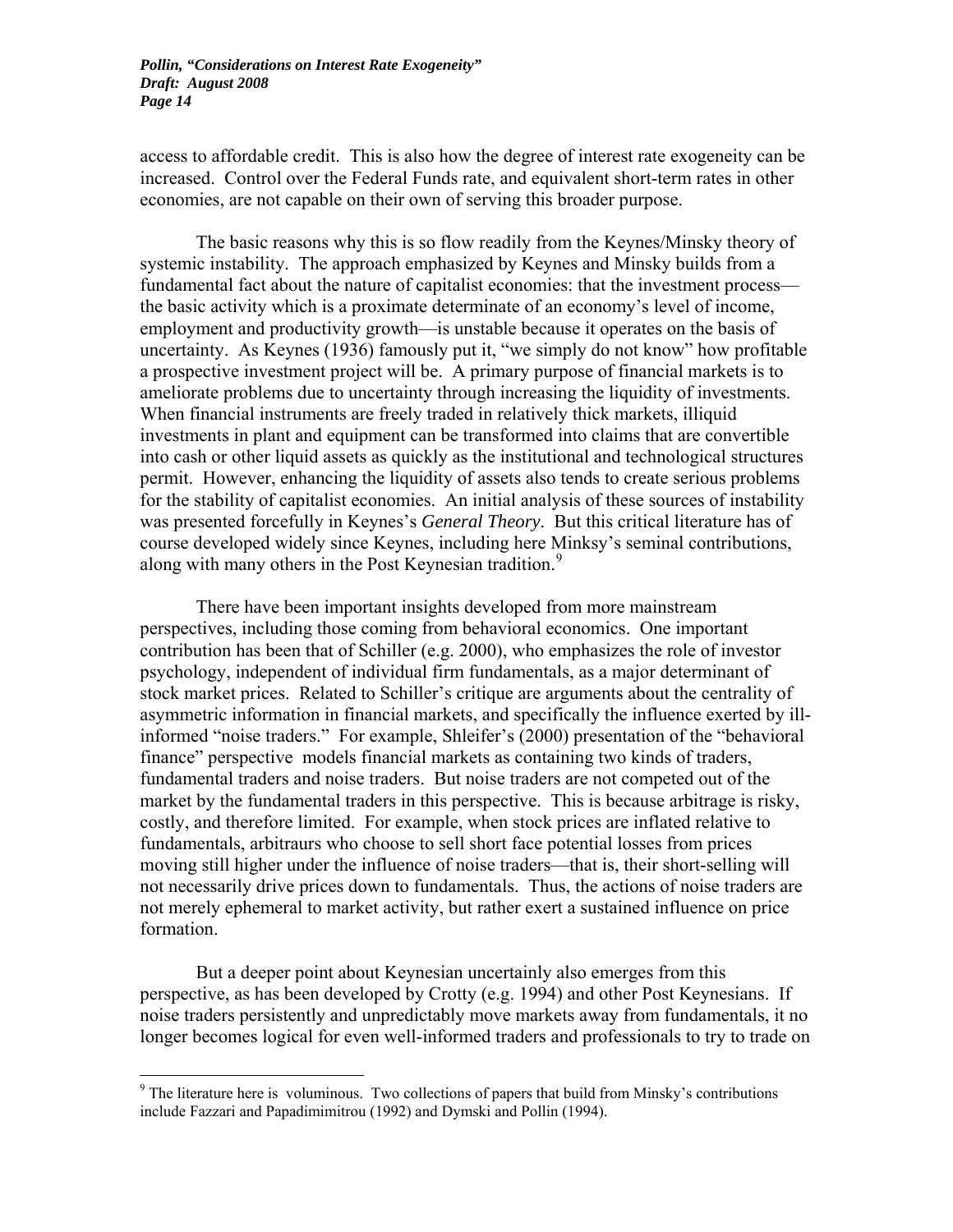the basis of fundamental information. It rather follows that professional traders should proceed as Keynes argued, to trade by trying to outguess market sentiment, moving ahead of the herd by "anticipating what average opinion thinks average opinion to be," (1936, p. 156).<sup>[10](#page-16-0)</sup>

#### **Systems of Financial Regulation**

Overall then, according to these critical perspectives, thick but unregulated financial markets operate with substantial degrees of inefficiently and irrationally. The general logic of this Keynesian perspective was the analytic foundation on which the post Depression and World War systems of financial regulations were constructed. These regulations included the Bretton Woods system of fixed exchange rates and related capital control measures, implemented at the level of domestic economies, to control international capital flows and speculative currency markets.<sup>[11](#page-16-1)</sup> The Glass-Steagall system of domestic financial regulations was established in the United States. The main purpose of these regulations was to create barriers between various segments of the overall financial market, to limit the portfolio options for each market segment, and of course, most pertinent to our current focus, to regulate market interest rates.<sup>[12](#page-16-2)</sup>

 Even more extensive systems of domestic financial regulations operated in most European economies and Japan. Government regulations played a major role in determining both the cost of credit and the quantity of credit available for borrowers. In these "bank-based" systems, government regulators operated in close association with banks and nonfinancial businesses determining the cost of credit. The capital markets played a much more limited role in these economies in terms of mobilizing funds, allocating credit and influencing investment decisions.<sup>[13](#page-16-3)</sup>

Focusing just on the role of central banks themselves, Epstein (2007) has recently shown that throughout the history of what are now the most developed economies in the world, central banks utilized a wide range of policy tools to influence financial market activities, including the setting of market interest rates.

Virtually all central banks, including the Bank of England (BOE) and U.S. Federal Reserve (the Fed) have used direct means to support economic sectors. And this has not simply been a matter of historical aberration, but rather, it has been an essential aspect of their structures and behavior for decades on end. In particular, a crucial role for both the BOE and the Fed has been to promote the financial sectors of their economies, and especially, to support the international role of their financial services industries. They have done this by using subsidized interest rates, legal

<span id="page-16-0"></span> $10$  See Crotty (1994) for a contemporary perspective on this question.

<sup>&</sup>lt;sup>11</sup> Panic (1995) provides a useful brief overview of the initial design of the Bretton Woods system.

<span id="page-16-2"></span><span id="page-16-1"></span> $12$  Essays in Dymski, Epstein and Pollin (1993) describe the structure and evolution of the Glass Steagall system.

<span id="page-16-3"></span><sup>13</sup> These financial structures are described in Zysman (1983), Pollin (1995), and Grabel (1997).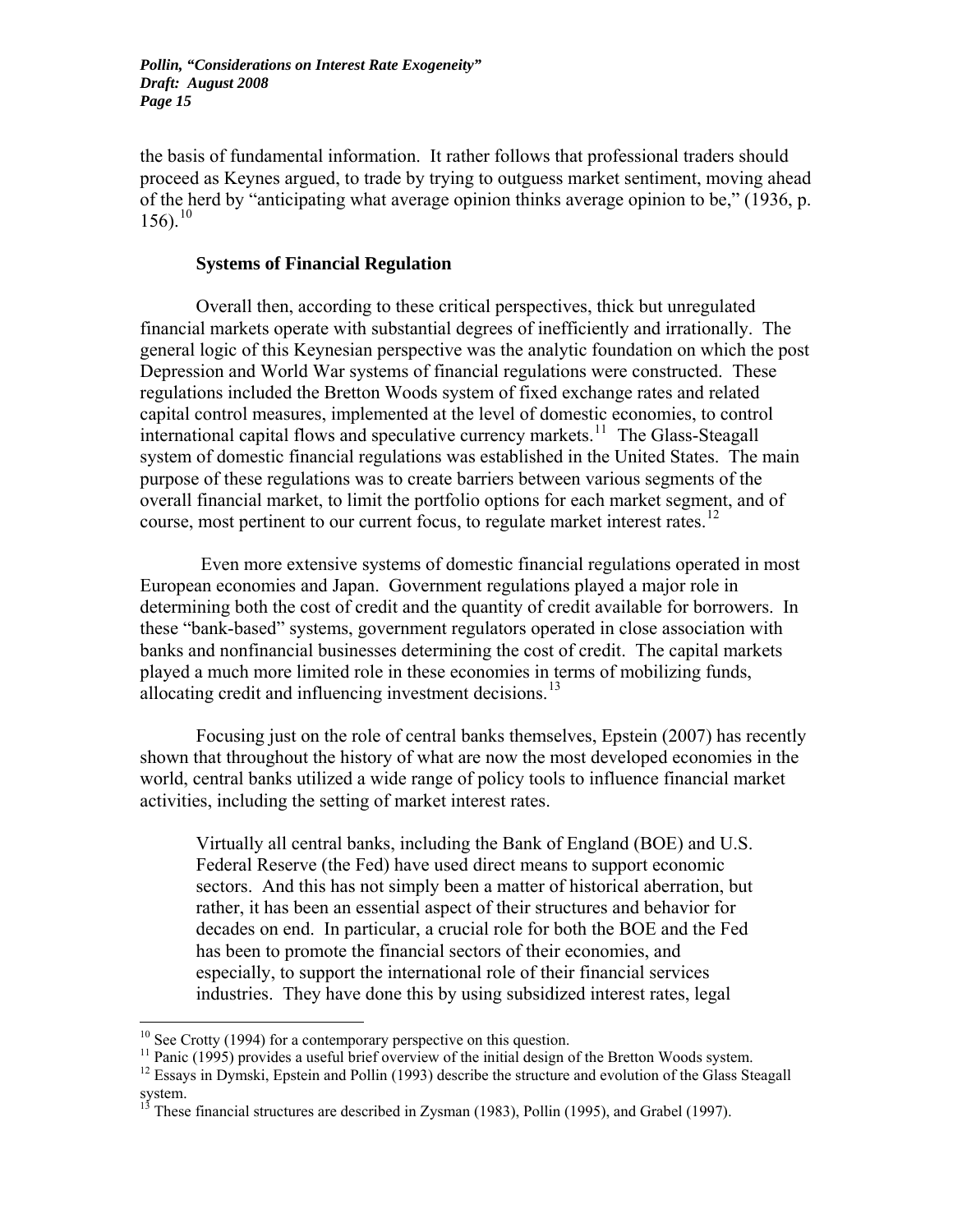> restrictions, directed credit and moral suasion to promote particular markets and institutions (2007, p. 97).

 From this historical perspective, then, it is clear that Central Banks have been highly concerned with exogenously influencing interest rates and overall access to credit. They have not relied on any single policy instrument, such as the Federal Funds Rate, to achieve adequate levels of effectiveness in these interventions.

#### **The Demise of Financial Regulations**

These regulatory systems were strongly criticized virtually from the outset by free market proponents. But the emergence of a persistent inflationary environment was more important to the demise of financial regulations than any purely academic critique. Among other difficulties created by inflation were sustaining appropriate exchange rates, managing interest rate ceilings, and limiting asset acquisition options for separate segments of financial markets. But within a neoliberal analytic framework, these problems generated by inflation were seen as evidence in behalf of opening markets and minimizing regulations, not the basis for reforming the regulatory environment. This was the basis on which, from the 1970s onward, financial markets globally have been increasingly deregulated.<sup>[14](#page-17-0)</sup>

Central bank practices also changed dramatically in accord with the movement toward financial market deregulation. Epstein's 2007 paper summarizes this trend in central bank practice as follows:

In the last two decades, there has been a global sea change in the theory and practice of central banking. The "best practice" now commonly prescribed by the international financial institutions such as the IMF, as well as by many prominent economist, is best characterized as the "neoliberal" approach to central banking. The main components of this recipe are: 1) central bank independence; 2) a focus on inflation fighting (including adopting formal "inflation targeting") and 3) the use of indirect methods of monetary policy (i.e. short-term interest rates as opposed t odirect methods such as credit ceilings)….These principles have farreaching implications…The pursuit of indirect tools of monetary policy means that the central bank should not use credit allocation techniques such as subsidized interest rates, credit ceilings and capital controls to affect either the quantity or the allocation of credit (Epstein 2007, pp. 95, references removed from quote).

#### **Dramatic Shifts in International Financial Flows**

<span id="page-17-0"></span> $14$  See Schaberg (2000) for institutional and econometric discussions of the decline of financial regulatory systems.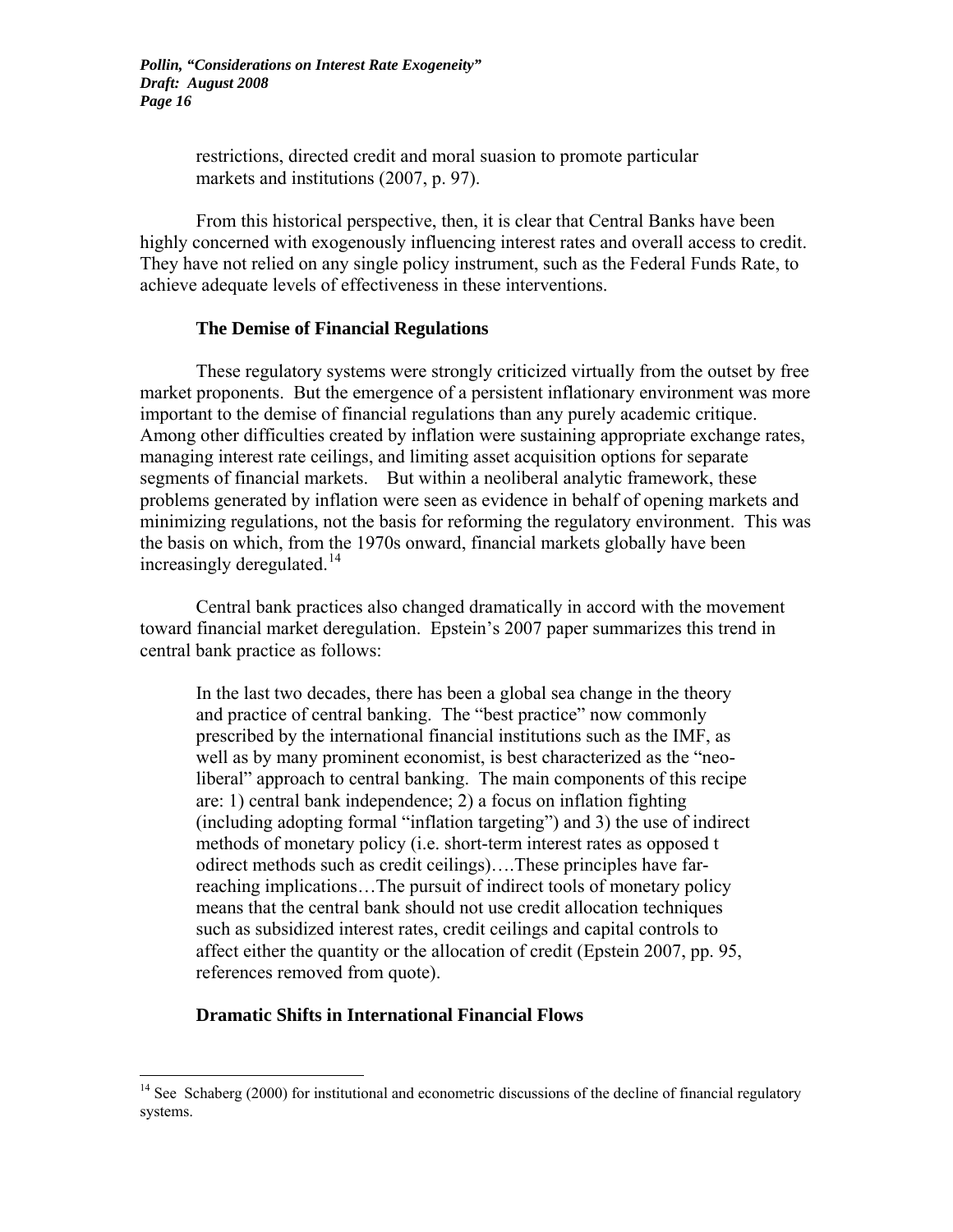Since the demise of Bretton Woods, the emergence of deregulated financial markets, and the refocusing of central bank policy, there has been an enormous increase in gross flows, i.e. the total amount of international lending as well as secondary market trading in stock, bond, foreign exchange, and derivative markets. I present some representative data on these trends in Table 3.

#### TABLE 3 BELONGS HERE

Panel 3A shows more detailed breakdown of foreign transaction between 1975 - 2002 in bonds and equities as a percentage of GDP for six OECD countries, including here both secondary trading as well as primary issues. In all six cases, the jump in cross border flows from 1980 has been spectacular--e.g. for the United States, the ratio of cross border transactions/GDP rose from 5.9 percent between 1975 – 79 to 256.7 percent in 2000 – 2002. The largest jump was that of Italy, where the ratio rises from 0.9 percent in 1975 – 79 to 801.6 percent in 2000 – 01.

In panel 3B we see broadly similar patterns with growth of foreign currency trading. Since the collapse of Bretton Woods in 1973, the rise in currency trading and the gross flows of financial assets across borders is unprecedented. As we see, the ratio of daily foreign exchange turnover relative to the reserves of all central banks rose spectacularly, from 6.9 percent of central bank reserves to 90.7 percent of reserves in 1998. In the aftermath of the 1997 – 98 Asian financial crisis, central banks have become much more committed to holding foreign exchange, and committing their own resources to achieve this. Thus, average foreign reserve holdings for all countries rose by 84 percent between 1998 – 2003. For developing countries, foreign exchange holdings virtually doubled between 1998 - 2003. This shift in central banks' foreign exchange policy is then reflected in the fall in the ratio of daily foreign exchange market turnover to central bank reserves, to 58.7 percent in 2001 and to 62.2 percent in 2004. In these most recent figures, we see one clear indicator of the rising costs that central banks must pay to protect themselves against the risks of financial crises engendered by speculation on foreign exchange markets.

#### **Effects of Financial Deregulation**

How have these financial patterns affected the setting of market interest rates and financial market activity more generally? We consider this in terms of both short- and long-run effects.

#### *Short-term effects*

The rise of short-term financial flows has made economies much more susceptible to financial crises. Among other factors, the very expansion of financial trading makes it more difficult for governments to control the inevitable periods of financial herd behavior. Once a financial crisis has broken out and government must try to neutralize a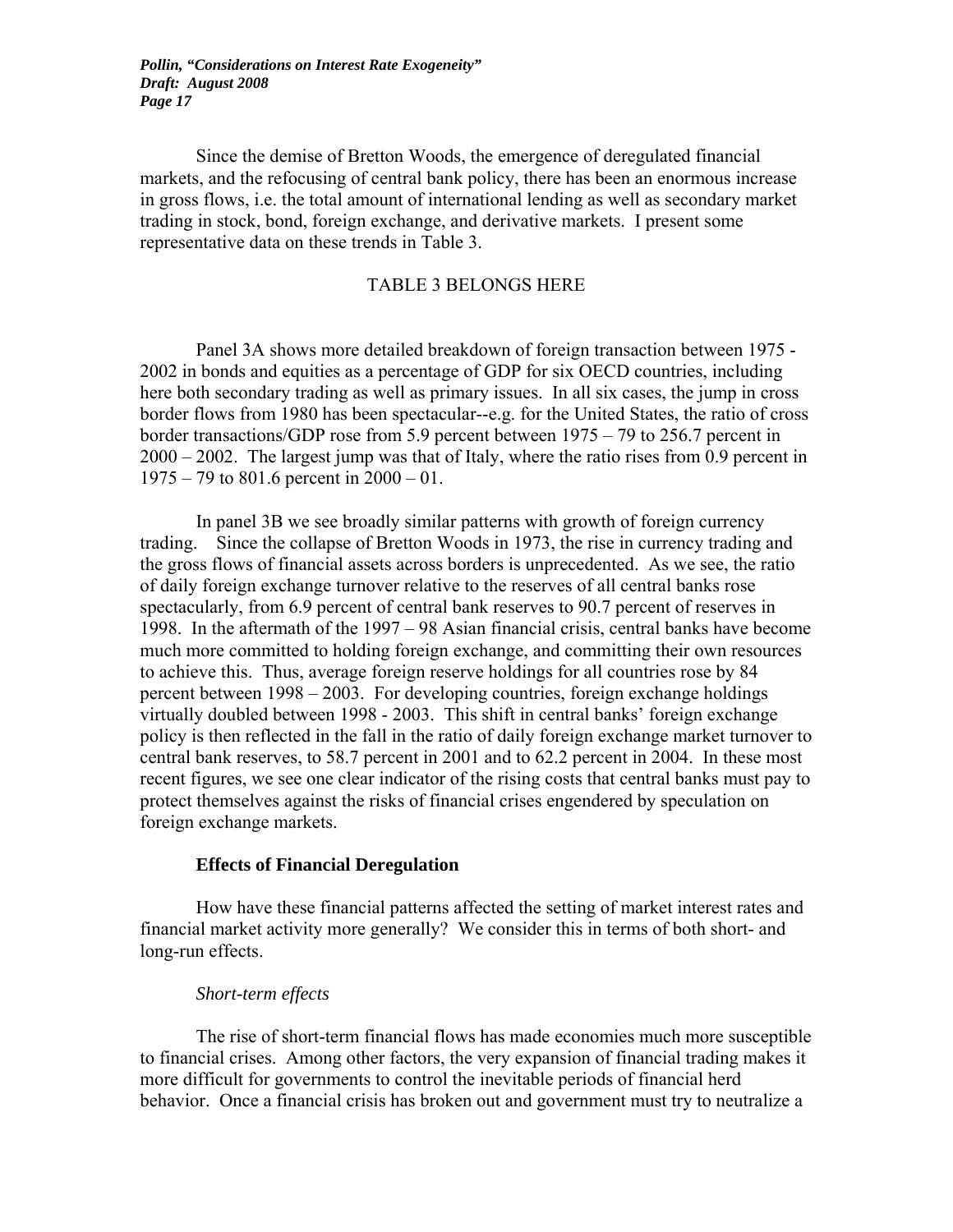stampeding financial herd, their capacity to intervene effectively will be smaller when the size of the stampede is relatively large. The logic of this is clear in the case of contemporary foreign exchange markets. Precisely because daily trading on these markets rose from 6.8 percent of central banks' foreign currency reserves in 1977 to roughly 85 percent by the mid 1990s, central banks had far less capacity to serve as a market-maker to counteract speculative stampedes.<sup>[15](#page-19-0)</sup> Subsequent to the Asian crisis, the central banks then had to nearly double their holdings of foreign exchange to protect themselves against stampedes—and this doubling of foreign exchange holdings established the central banks at still only at roughly the ratio of market turnover/reserves as prevailed in the mid-1980s. The 62.2 percent ratio is still 55 percentage points higher than the 6.9 percent ratio for 1977.

The idea of financial markets becoming increasingly vulnerable to crises is fully consistent with the data since the early 1980s. According to a study published by the IMF itself, nearly three-fours of the 182 members of the IMF, including a substantial number of developed countries, suffered one or more bouts of banking crises or "significant banking problems" during 1980-95 (Lindgren, Garcia and Saal 1996). Banking crises, defined in this IMF survey as "cases where there were runs or other substantial portfolio shifts, collapses of financial firms, or massive government intervention" afflicted 36 countries. "Significant banking problems" defined as "extensive unsoundness short of crisis," afflicted another 108. The 1997 – 98 Asian crisis and its repercussions have since raised these numbers significantly.

#### *Long-term effects*

 Paralleling the explosive post 1970s growth of international capital flows has been the sharp rise of long-term real interest rates. The figures in Table 4 on U.S. longterm real rates give an indication of the world-wide pattern. As we see in the table, the 10-year Treasury Bond rate spiked at an average of 5.9 percent between 1980-84, after having ranged between  $0.8 - 2.7$  percent over the five year periods between 1955-79. The rate does fall in subsequent five-year periods after 1980-84, though by 1995-99, only to a still historically high 4.3 percent. In 2000 – 04, the most recent full five-year period, the rate then falls to 2.7 percent, which is at the level of  $1960 - 64$ . But as we have seen, this was due to the Federal Reserve also pushing the Federal Funds Rate to its lowest levels in 50 years, in order to counteract the stock market crash and recession of those years.

Moreover, as we see with the next column of the table, the decline in the BAA Corporate Bond rate is far more modest over 2000 – 04 than occured with the Treasury Bond rate. Indeed, the differential between the BAA rate and the T-Bond rate in this 2000 – 04 period, at 2.7 percent, is wider than any previous five-year period since 1955. As we have discussed above, this indicates that the risk premium in holding bonds of

<span id="page-19-0"></span><sup>&</sup>lt;sup>15</sup> Felix (1998, 2001) considers this issue in some detail.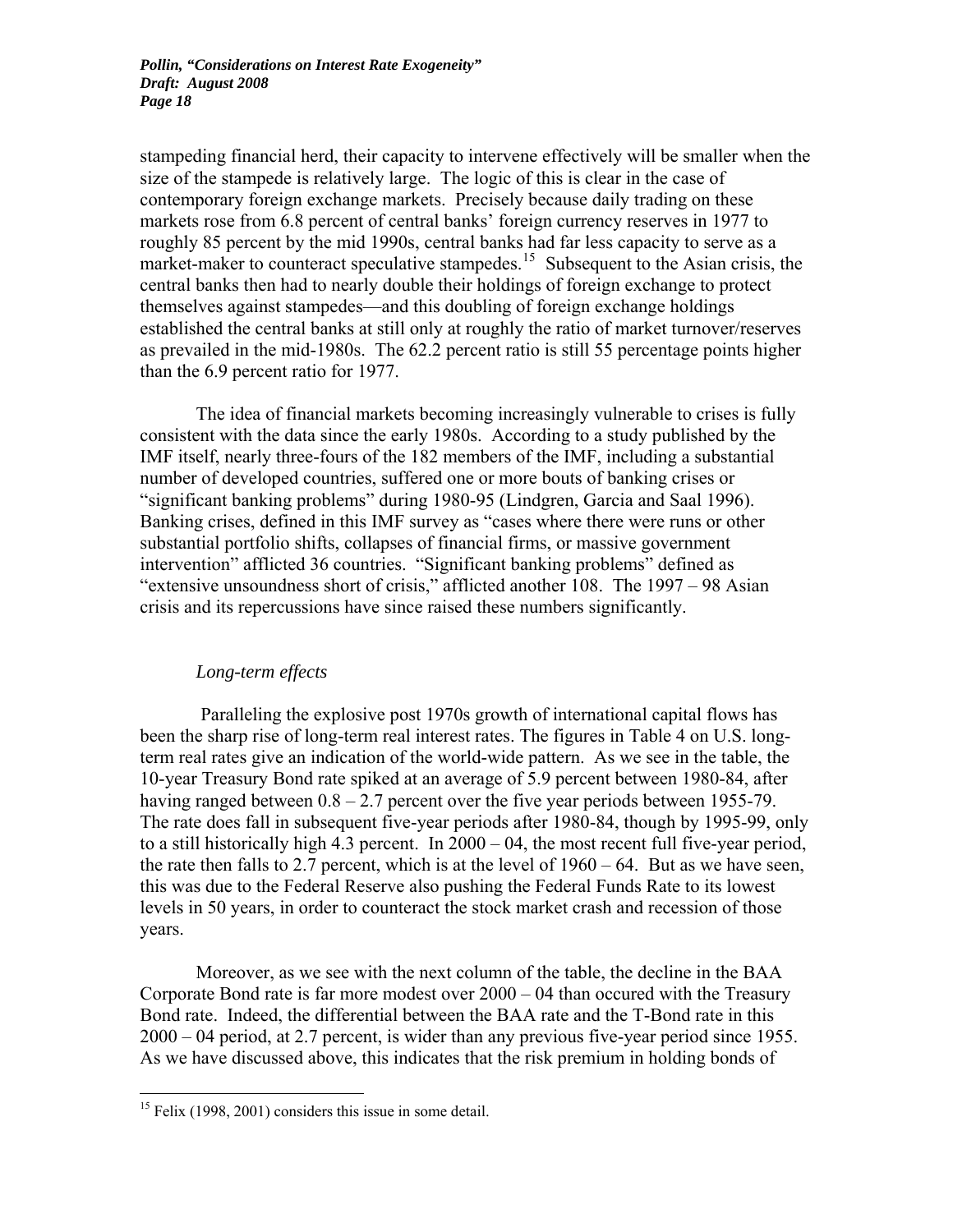private corporations versus the U.S. government had reached its highest levels in these most recent years, even while the Federal Reserve was aggressively attempting to push real interest rates down.

#### TABLE 4 BELONGS HERE

The deregulation of financial markets has very likely played a major role in pushing real interest rates up and keeping them high, even to the extent of resisting Federal Reserve interventions to push them downward. One study under the auspices of the OECD (Orr, Edey, and Hviding 1995) has calculated that about half the rise of real long-term interest rates in the 1980s was due to financial deregulation. Felix (2001) proposes one causal link:

Prior to decontrol, when the monetary authorities lowered shortterm interest rates to stimulate the economy, the major holders of longterm bonds, notably insurance companies and private pension funds, anticipated, rightly or wrongly, inflationary consequences. However, since fiduciary restrictions blocked them from holding stocks, they could merely move funds from longer to shorter-maturity bonds. Capital decontrol gave them the opportunity to move funds instead between home and foreign bond markets in pursuit of higher yields. That pushed up long-term rates, and to a lesser degree, short-term rates as well, and undermined the effort to stimulate the economy by monetary easing. (Felix p. 40).

Other factors are also at play, including the trend rise in the demand for credit by households and businesses in the U.S,--i.e. rising credit demand—accompanied by the shift in monetary policy in favor of inflation-targeting, i.e. a tightening of credit supply. Note that these demand and supply considerations operated initially in a period of relatively large government deficits throughout the world, but persisted as the deficits were eliminated—suggesting that the government-deficit "crowding out" explanation for high real interest rates, at the least, must be placed in a broader analytic context.  $^{16}$  $^{16}$  $^{16}$ 

#### **Financial market regulation to Reduce Market Risk**

 Three basic principles should guide the formulation of a new financial market regulatory regime. First, the regulatory environment should be consistent in the way that it affects all intermediaries and markets; in other words, following D'Arista and Schlesinger (1993), that policy engender an upward leveling of the regulatory environment. Such an approach minimizes opportunities for rent seeking through exploiting regulatory differences among market segments. A consistent regulatory structure is also easier to design, implement and enforce. The second principle is that, as

<span id="page-20-0"></span><sup>&</sup>lt;sup>16</sup> Pollin (1997) provides a framework for exploring these demand and supply shifts.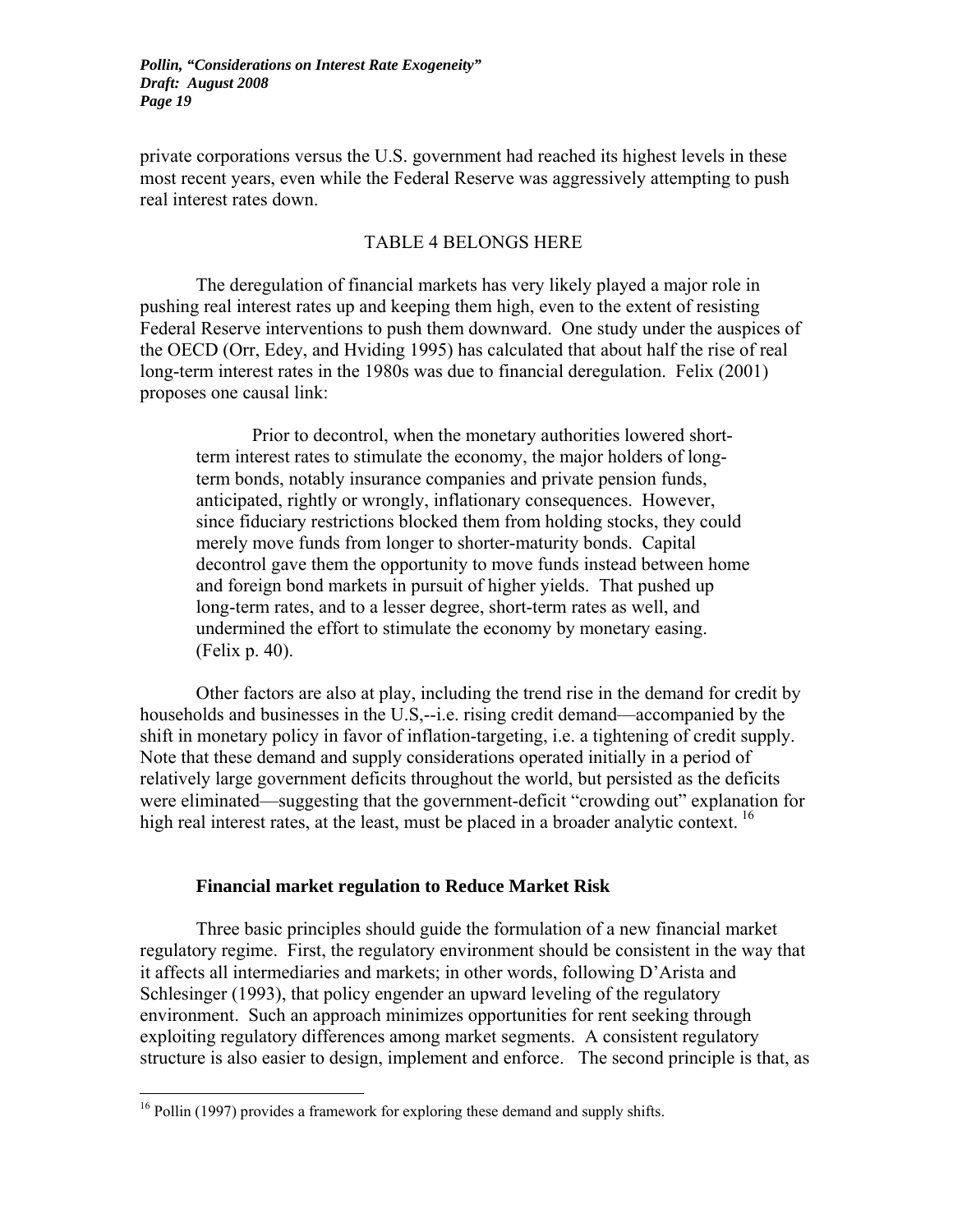much as possible, regulations should work through altering market prices and incentives rather than establishing hard limits on market activity. The third principle is the promotion of financial market activities in which social rates of return exceed private rates. The U.S. Glass-Steagall system, for example, heavily supported the social goal of financing of individual-family housing, through limiting the assets of savings and loan institutions to mortgage loans.

 This is not to say that determining social rates of return is always straightforward. But one clear choice would be to weight heavily the benefits accruing through financial stability itself. Thus, any new regulatory environment should seek to limit the immediate sources of instability—herd behavior, the contagion effects of market trends, and the spillover effects from financial market activity to the broader economy.

Two specific policy measures that are consistent with all three of these broad principles are *asset-based reserve requirements* and *security transaction excise taxes*. Asset-based reserve requirements would include Basel-type capital adequacy requirements, margin requirements on stock trading, and requirements limiting the composition of loans, such as had applied to savings and loans under the Glass Steagall system. When they operate properly, such measures enable regulators to establish differential carrying costs to financial institutions according to the quality of the assets in their portfolio. Thus, if financial market stability is the social outcome sought by such measures, then loans from regulated intermediaries that finance speculative trading would carry higher reserve or margin requirements. The same technique is capable of promoting other goals as well, as was the case under Glass-Steagall with individualfamily housing.

Securities transaction excise taxes, such as the so-called "Tobin tax" on foreign exchange markets, are an efficient way of raising the costs of short-term speculative trading in financial markets, as opposed to trading for the purpose of long-term asset holding. Following the principle that regulations should be consistent across market segments, the tax should be imposed not simply on foreign exchange markets, as with Tobin's initial proposal, but consistently across all markets.

The idea of the tax is that it allows the market to screen out speculative from more stable financial flows. This is because a small tax on a security transaction--for example a 0.5 percent tax on a equity trades--would create a negligible burden on asset owners who intend to hold their asset for the long-term. However, if asset owners purchase a new stock with the intention of selling it at a profit in the short-term, the 0.5 percent tax would be imposed on each trade, and would thus constitute a significant burden.

Proposals for these taxes have faced substantial criticism in recent years, in particular around the point that imposing them necessarily creates serious market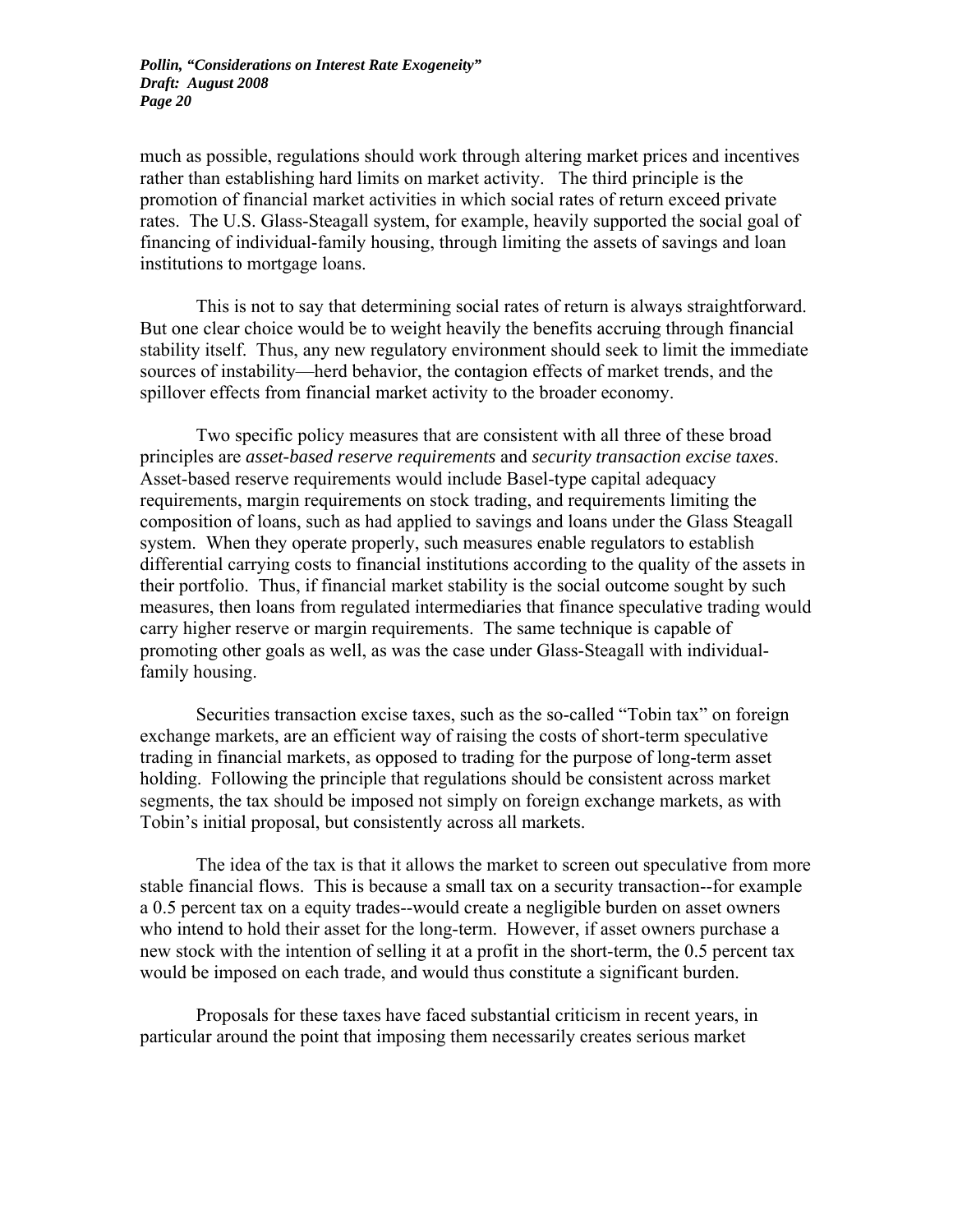distortions and thereby new opportunities for rent-seeking. But in fact, such measures can be implemented in a workable fashion across financial market segments.<sup>[17](#page-22-0)</sup>

#### **Loan Guarantees and Interest-Rate Subsidies**

A final, and most direct, approach to injecting exogeneity into market interest rates would be to have explicitly rates administered by government policy. This is, of course, by no means a far-fetched idea. Indeed, as I emphasized earlier and has been recently discussed in the Epstein paper cited above, interest rate ceilings and other forms of direct credit subsidies had been standard practice both in the U.S. and elsewhere before financial markets were deregulated and central banks shifted their operating procedures in favor of indirect policy interventions. Moreover, as noted above, bank-based financial systems operated with administered interest rates, establishing subsidized rates to channel credit to activities that were consistent with a government's industrial policy goals.

 One way to introduce subsidized interest rates that flexibly incorporates lenderbased assessments of risk and evaluations of collateral would be for government policy to offer explicit loan guarantees, with the costs of credit to borrowers declining in proportion to the degree to which the loan guarantees removed risk from private sector  $\overline{\text{lenders}}$ <sup>[18](#page-22-1)</sup>

Under such an arrangement, the guarantees could be targeted at market segments that reflect social priorities. For example, as I write now amid the mortgage market meltdown in the first half of 2008, one obvious priority would be to restore a stable market for affordable home mortgages, in particular for first-time home buyers. A loan guarantee system for this market segment could be constructed roughly in terms of the following considerations.

At its peak in 2006, total mortgage lending was at roughly \$1.1 trillon. Of this amount, roughly 15 percent, or \$170 billion, was for home purchases for first-time home buyers. Under the credit subsidy program, the U.S. government would therefore underwrite the fully \$170 billion in mortgages for first-time homebuyers. For purposes of illustration, let's allow that the government underwrites a total of \$200 billion in loans. We also assume that the level of guarantee is 50 percent of the principal on these loans. Deep into the market crisis at the end of 2007, the default rate on mortgage loans was

<span id="page-22-0"></span> $17$  Pollin, Baker and Schaberg (2003) surveys the literature on securities transaction taxes and offers a design proposal that would allow the tax to operate neutrally across segments of the financial services industry. Feige (2005) offers interesting ideas on broadening transaction taxes to include all asset markets and relying on asset transaction taxes as a substitute for income taxes.

<span id="page-22-1"></span> $18$  My co-authors and I have recently considered similar policy interventions in the context of the South African and Kenyan economies in Pollin et al. (2007, 2008) and Pollin (2008).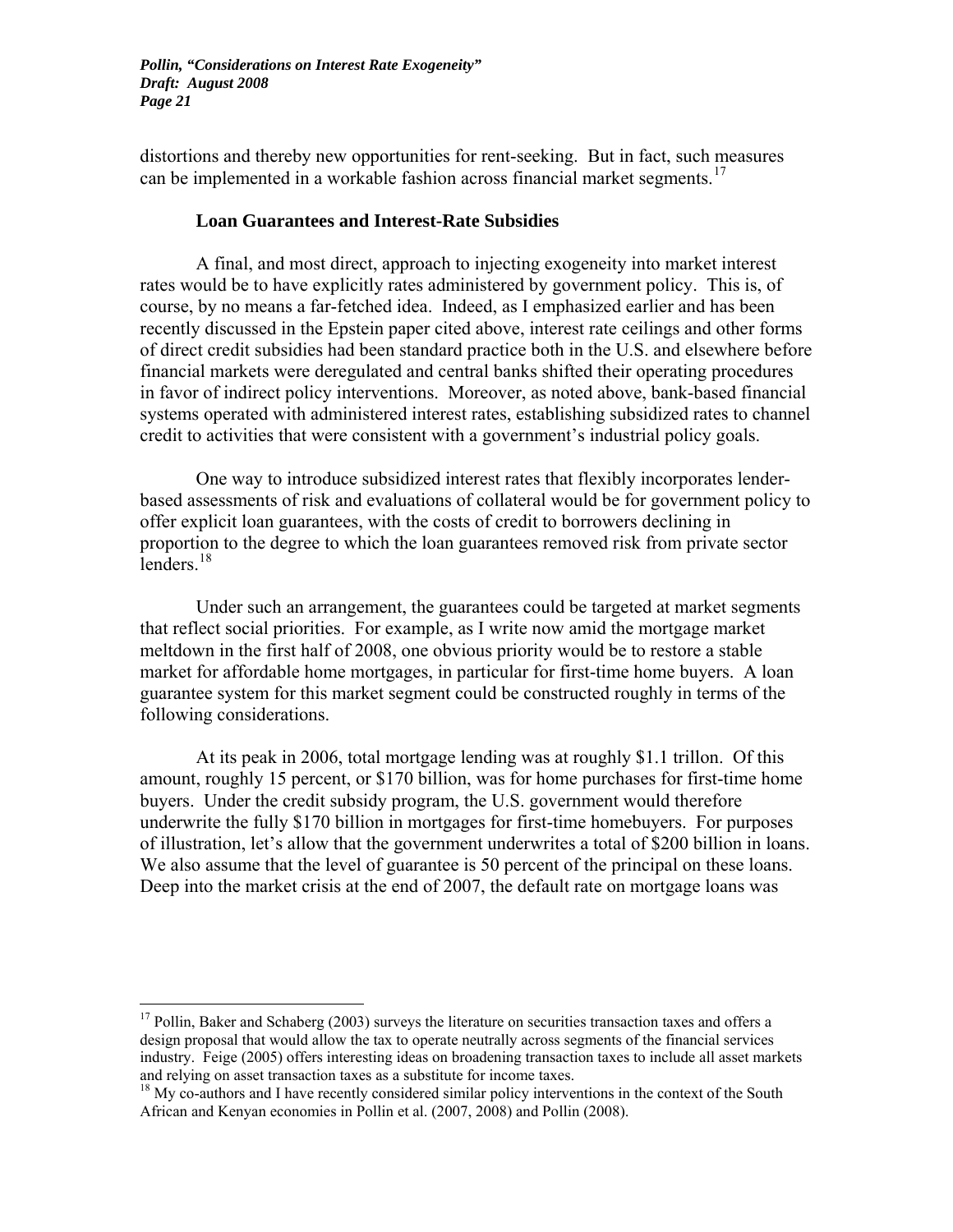0.83 percent. For the purposes of our exercise, let's assume a default rate more than five times as large, of 5 percent.<sup>[19](#page-23-0)</sup>

We therefore operate with three assumptions:

1. The government loan guarantee program assumes \$200 billion in contingent liabilities to underwrite the first-time homebuyer mortgage market.

- 2. The default rate on these loans is 5 percent.
- 3. The guarantee on these loans covers 50 percent of principal.

Under these three assumptions, it follows that the accruals to the government would amount to \$5 billion/year (i.e. \$200 billion x  $0.05 \times 0.50$ ). This figure would of course represent a significant commitment by the government. Still, with the federal budget now at \$2.8 trillion, this loan guarantee program would amount to less than 0.2 percent of total federal spending. This, again, is while making implausibly large assumptions about the scope of the program and about the default rate on mortgages.

The next step in developing such a program would be to establish an appropriate subsidized interest rate on these loans. The starting point is the long-term government bond rate, since these operate with no default risk, though, like long-term mortgages, they do incorporate inflation risk. The default risk on a subsidized mortgage would then depend on 1) the credit profile of the individual borrower; and 2) the extent of the loan guarantee. Based on this, the rate on concessionary loans should be set as an increment above the government bond rate. How large an increment above the government bond rate should then depend on the borrower's profile and on the extent of the government guarantee on loans.

 To make this clearer, we can stipulate that a government bond faces zero default risk. Thus, the interest rate on a private loan with a 100 percent guarantee should be set at exactly the government bond rate. By contrast, the appropriate rate on a loan with no guarantee is, by definition, the market interest rate on the loan. As such, the government bond rate and the market interest rate define the range within with concessionary rates should be set.

The appropriate concessionary rate can therefore be derived simply as follows:

 $I^{lg} = i^m - LC$ , where

 $LC = C(i^{m} - i^{b}),$ 

<span id="page-23-0"></span><sup>19</sup> Data in this paragraph are from the Federal Reserve Board *Flow of Funds Accounts* and T2 Partners LLC, "Why We Are Still in the Early Innings of the Bursting of the Housing and Credit Bubbles," March 16, 2008, [www.valueinvestingcongress.com](http://www.valueinvestingcongress.com/).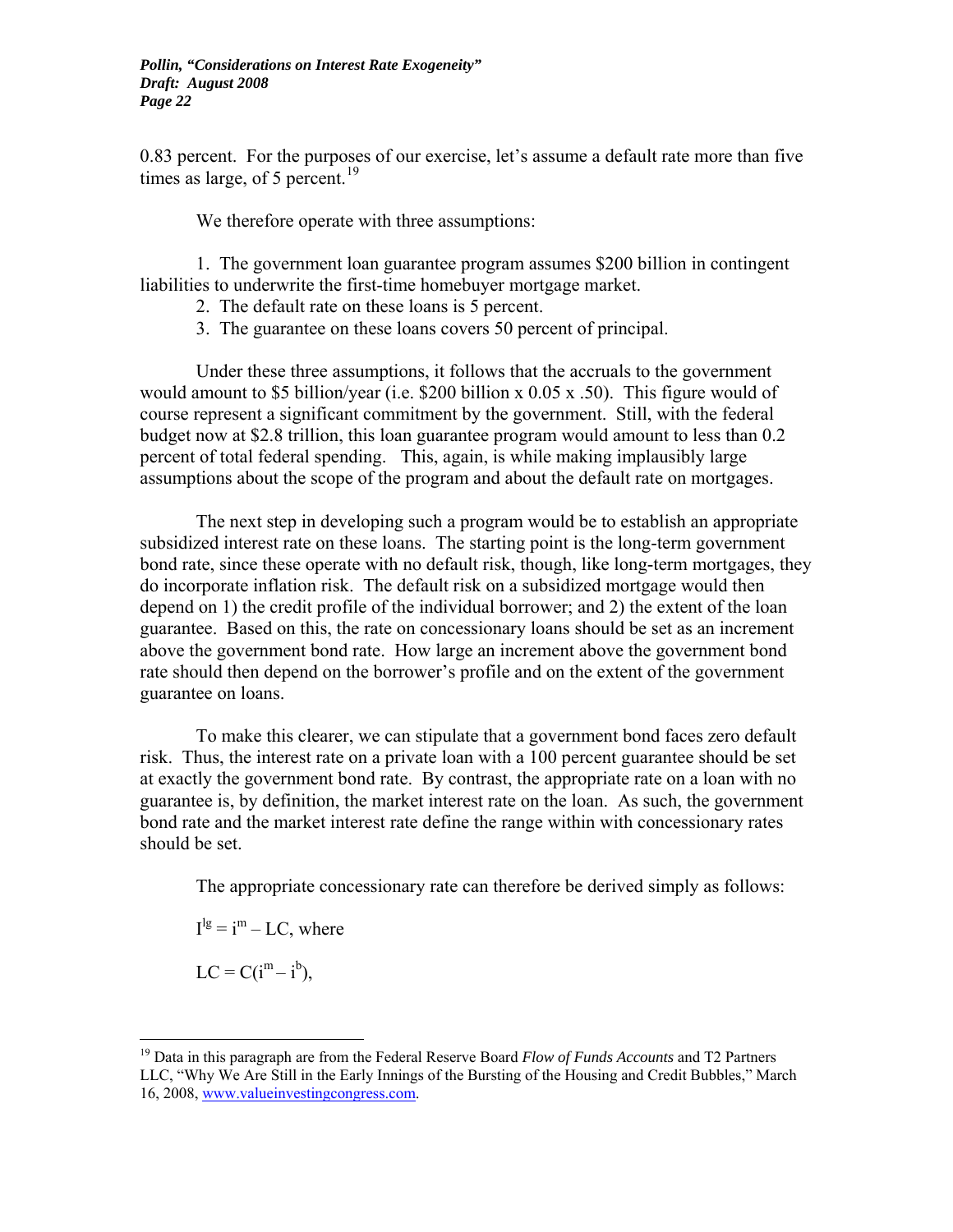and  $I^{\lg}$  is the rate on loan guarantees, i<sup>m</sup> is the market interest rate for a loan of a given risk class and maturity, C is the percentage of a loan that the government is guaranteeing, and  $i^b$  is the government bond rate for a given maturity.

 To illustrate this calculation with an example, consider a case, based on actual market conditions in January 2008. At that time, the 30-year mortgage market rate was 5.76 percent and the 10-year Treasury Bond rate was 3.74, a spread of 2.02 percentage points. Under the arrangement above, the subsidized rate on mortgages would fall by 1 percentage point, to 4.76. If one would want the subsidized rate to fall more, then we would increase the extent of the loan subsidy. With a 75 percent guarantee, the subsidized mortgage rate would be 4.25 percent.

 Under such a system of loan guarantees and subsidized interest rates, private lenders would still be bearing significant risks and would therefore have strong incentives to carefully evaluate loan applications. Moreover, such a system still operates with strong market incentives: private lenders would still be bearing significant risks and would therefore have strong incentives to carefully evaluate loan applications.

 Obviously, this is a very limited exploration on ways to establish a large-scale system of loan guarantees. To make such a proposal workable would entail considerable development in terms of monitoring and creating disincentives for fraud. It would also entail much more detailed work in appropriately defining the market segment that would be eligible for subsidies and the appropriate level of subsidy.

 The simple point I am trying to underscore with this exercise is about the types of interventions that are needed to exogenously control interest rates. Far greater degrees of interest rate exogeneity can be attained relative to current conditions. But this cannot be accomplished if we insist that, to achieve interest rate exogeneity, it is sufficient to rely only on the Federal Reserve's ability to set the Federal Funds Rate.

#### **4. Conclusion**

 The contributions of Post Keynesian economists on the theory of money supply endogeneity—including the important initial work of Kaldor, Minsky, Davidson, Moore, and Rousseaus—have been considerable. To begin with, as monetarism and allied approaches rose to professional hegemony in the early 1970s, the Post Keynesian theorists presented the first sustained challenges to this view.

 Orthodox economists have now largely abandoned the main tenets of the quantity theory, at least in terms of policy practice, if not theoretical foundations. At present, inflation targeting remains the dominant policy framework, though now without a coherent theory comparable to the quantity theory to guide policy practice.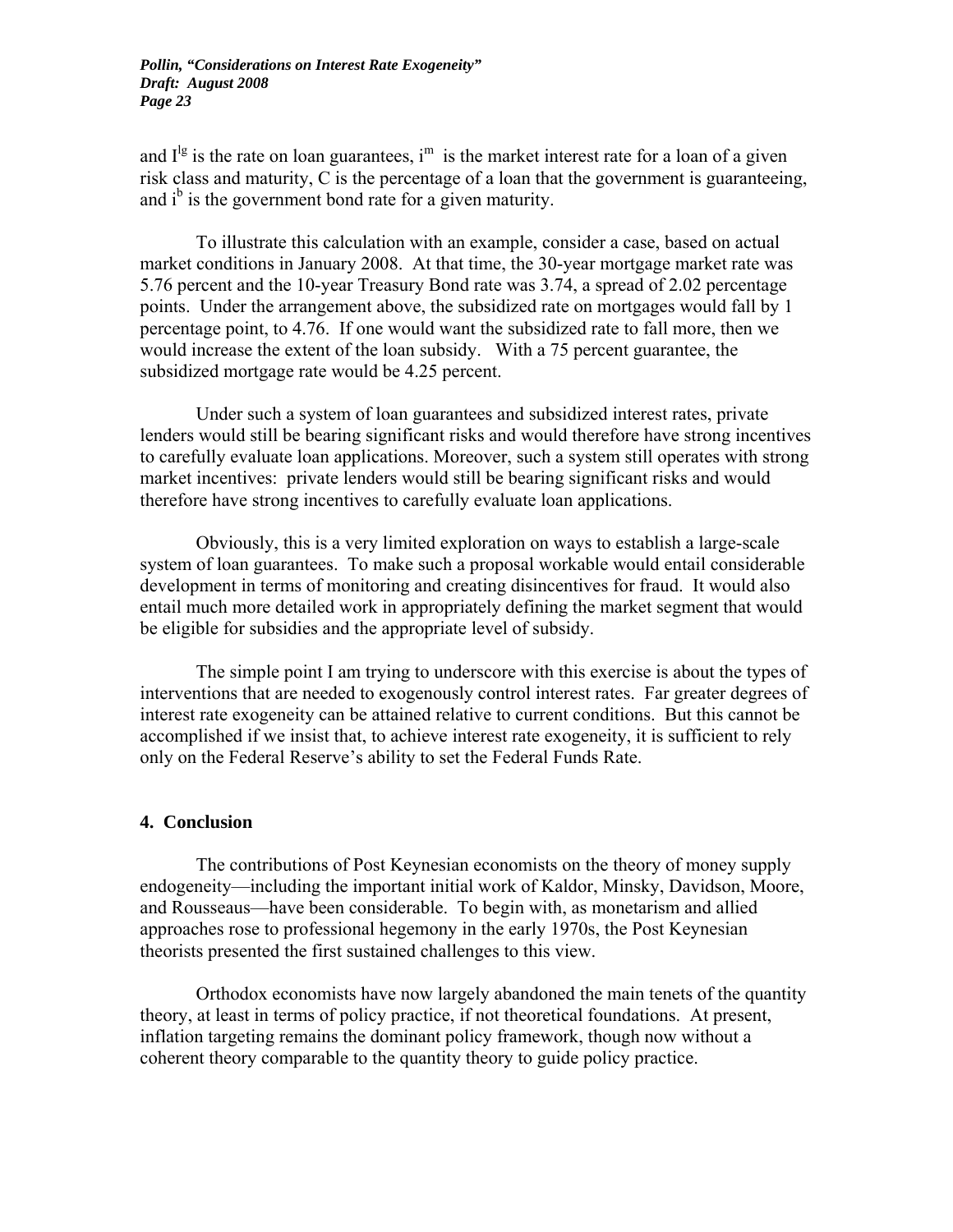Meanwhile, Post Keynesians have made significant strides in advancing positive theoretical ideas and policy approaches. Such analytic efforts—to the extent they are conducted rigorously—inevitably uncover weak features of the approach. If not corrected, these weaknesses in turn lead to a stagnant research agenda and inadequate policy prescriptions, just as was the case with the quantity theory.

 The debate among Post Keynesians on the nature of money supply endogeneity is now roughly two decades long. From this vantage point, it appears that many of the main topics for debate have not been resolved, and are not likely to become resolved as long as the debate proceeds as it has to date. Part of the reason for this is that the questions that tend to be asked are too broad and therefore difficult to pin down.

I have tried in this paper to concentrate attention on one specific question—the degree to which market interest rates are determined exogenously. Horizontalists have held strongly to the idea that "the interest rate" is determined exogenously by central banks. Building from my reading of the structuralist approach, I have argued by contrast that market forces are a major force—and are in most cases the major determinant—of market interest rates, especially at the long end of the markets. I have also held that there are clear reasons for this endogeneity—in particular, the ongoing systemic instability of financial markets in capitalist economies, which lead market participants to made wide swings in their risk assessments over time.

The problem of unstable financial markets arises from the fact that the inherent instability of markets becomes more severe when markets are permitted to operate under weak regulatory regimes. The movement toward financial market deregulation since the 1970s has therefore meant a movement toward increased interest rate endogeneity. It follows that effective regulatory policies to stabilize markets and control interest rates directly will increase the degree of interest rate exogeneity.

The importance of this question couldn't be more clear in light of the ongoing financial crisis. Projecting forward a positive research agenda, I would hope that a growing large number of researchers will take up the challenge to better understand the possibilities for increasing the degree of interest rate exogeneity, in the U.S. economy and elsewhere.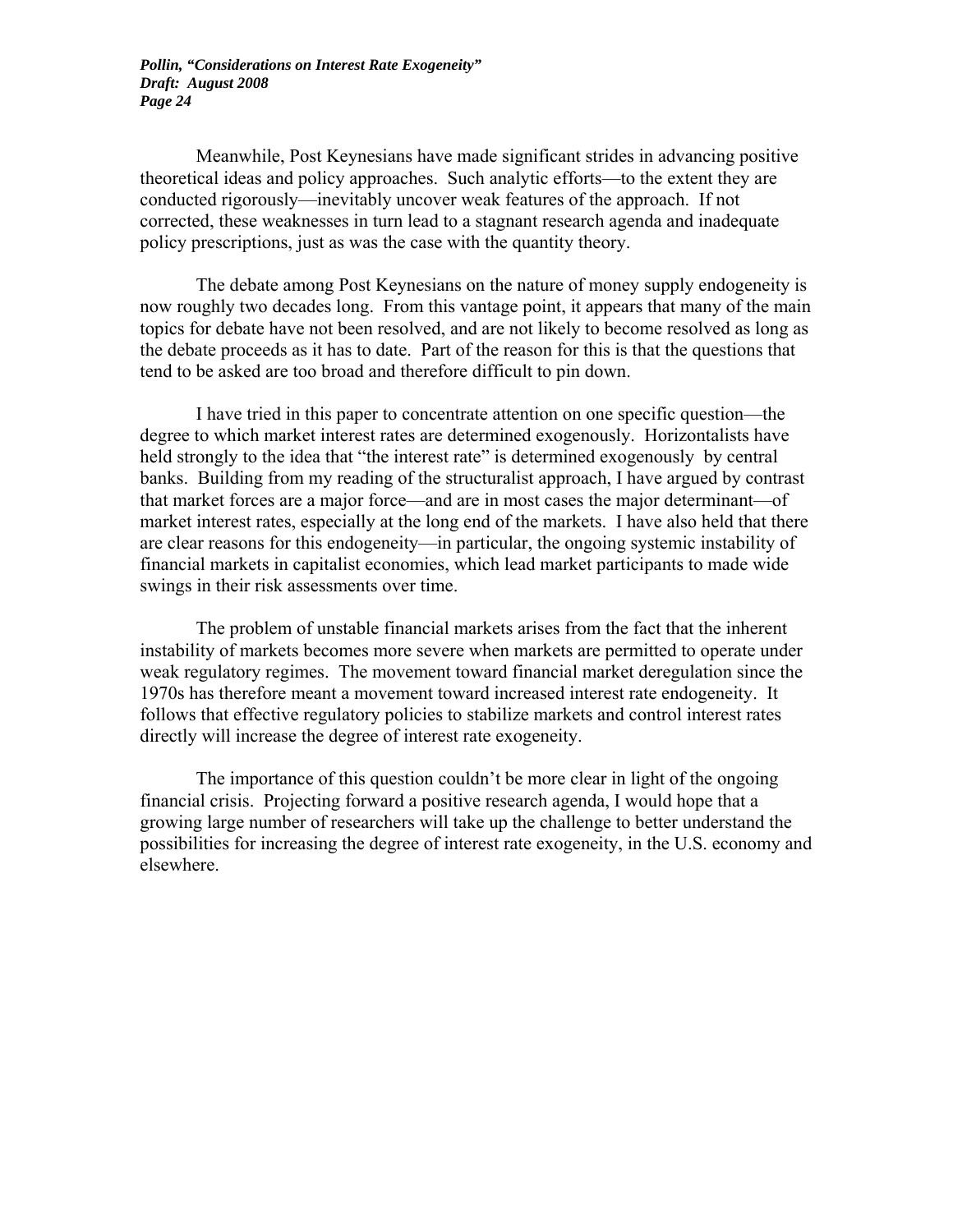#### **References**

Crotty, James (1994) "Are Keynesian Uncertainty and Macrotheory Compatible? Conventional Decision Making, Institutional Structures, and Conditional Stability in Keynesian Macromodels," in Dymski, Gary and Pollin, Robert, New Perspectives in Monetary Macroeconomics: Explorations in the Tradition of Hyman P. Minsky, Ann Arbor, MI: University of Michigan Press, pp. 105-142.

Deleplace, Ghislain and Edward Nell eds. (1996) *Money in Motion*, London: Macmillan.

Davidson, Paul (1972) *Money and the Real World*, New York: John Wiley and Sons.

- D'Arista, Jane and Schlesinger (1993) "The Parallel Banking System," in Dymski, Gary, Epstein, Gerald, and Pollin, Robert (1993) *Transforming the U.S. Financial System: Equity and Efficiency for the 21st Century*, Armonk, NY: M.E. Sharpe, pp. 157-99.
- Dymski, Gary, Epstein, Gerald, and Pollin, Robert (1993) *Transforming the U.S. Financial System: Equity and Efficiency for the 21st Century*, Armonk, NY: M.E. Sharpe.
- Dymski, Gary and Robert Pollin (1994) *New Perspectives in Monetary Macroeconomics: Explorations in the Tradition of Hyman P. Minsky*, Ann Arbor, MI: University of Michigan Press.
- Epstein, Gerald (2007) "Central Banks as Agents of Economic Development," in Ha- Joon Chang ed. *Institutional Change and Economic Development*, New York: United Nations University Press, pp. 95-114.
- Fazzari, Steven and Dimitri B. Papadimitriou (1992) *Financial Conditions and Macroeconomic Performance*: *Essays in Honor of Hyman P. Minsky*, Armonk, NY: M.E. Sharpe.
- Edgar L. Feige (2005) "The Automated Payment Transaction (Apt) Tax: A Proposal to the President's [Advisory Panel on Federal Tax Reform,](http://ideas.repec.org/p/wpa/wuwppe/0506011.html)" Manuscript at: http://129.3.20.41/eps/pe/papers/0506/0506011.pdf
- Felix, David (1998) Asia and the Crisis of Financial Globalization," in Baker, Dean, Epstein, Gerald, and Pollin, Robert, eds., *Globalization and Progressive Economic Policy,* Cambridge, UK: Cambridge University Press, pp. 163-191.
- Felix, David (2001) "Why International Capital Mobility Should be Curbed, and How it Could Be Done," paper prepared for the International Confederation of Free Trade Unions (ICFTU), Brussels, Belgium.
- Friedman, Milton (1968) "Money: Quantity Theory," in *International Encyclopedia of the Social Sciences*, pp. 432-47.
- Grabel, Ilene (1997) "Savings, Investment, and Functional Efficiency: A Comparative Examination of National Financial Complexes," in Pollin, Robert, ed., *The Macroeconomics of Saving, Finance, and Investment*, Ann Arbor: University of Michigan Press, pp. 251-98.
- Glyn, Andrew (2006) *Capitalism Unleashed: Finance, Globalization and Welfare*, New York: Oxford University Press.
- Harvey, David (2005) *A Brief History of Neoliberalism*, New York: Oxford University Press.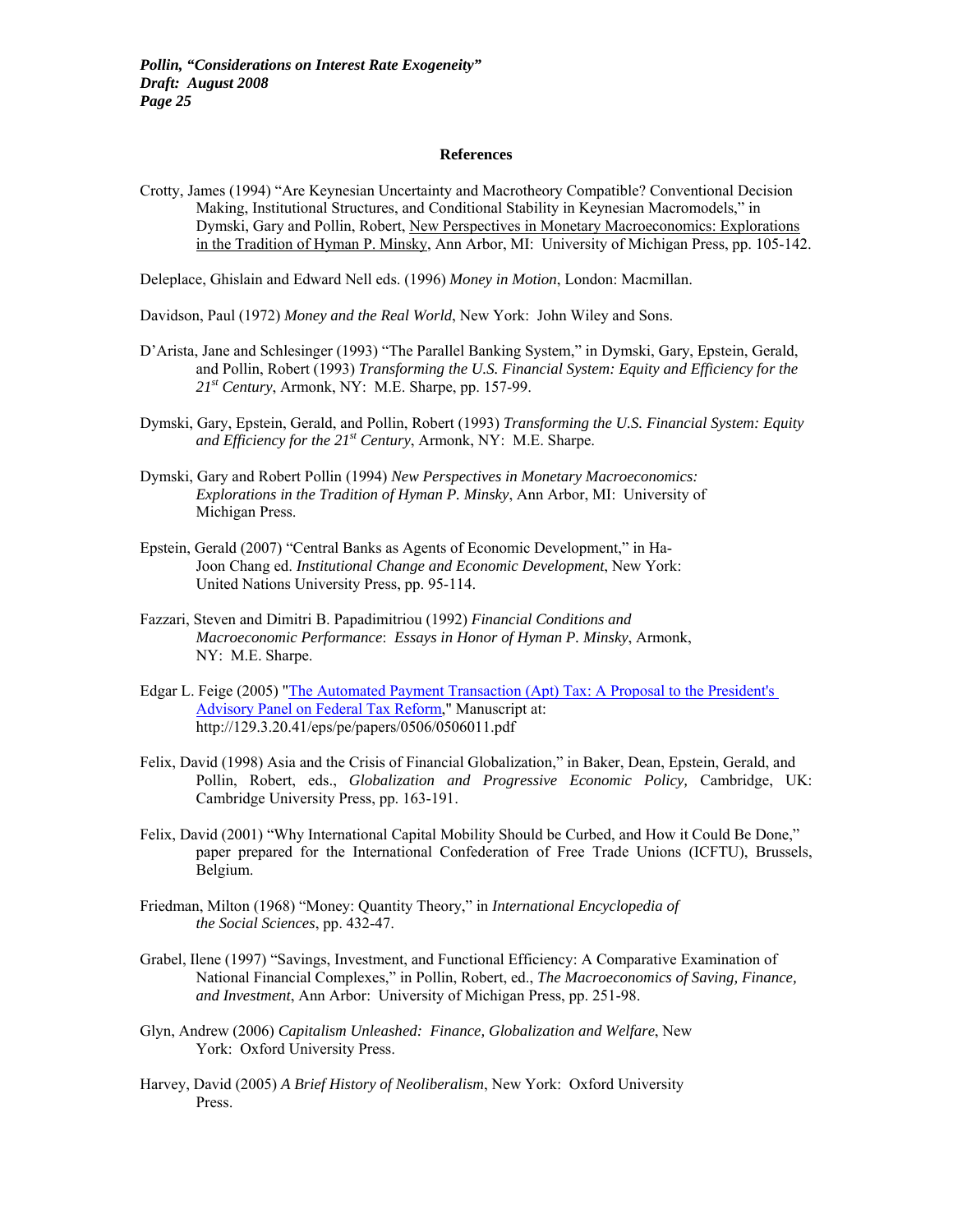- Kaldor, Nicholas (1958) "Monetary Policy, Economic Stability and Growth," memorandum submitted to the Committee of the Working of the Monetary System (Radcliffe Committee), June 23, Reprinted in *Collected Economic Papers, Volume 3, Essays on Economic Policy 1,* London: Duckworth, 1964.
- Kaldor, Nicholas (1970) "The New Monetarism," Lloyds Bank Review, July, 1-17.
- Kaldor, Nicholas (1982) *The Scourge of Monetarism*, Oxford: Oxford University Press.
- Keynes, John Maynard (1936) The General Theory of Employment, Interest, and Money, New York: Harcourt Brace & World.
- Lavoie, Marc (2005) "Monetary Base Endogeneity and the New Procedures of the Asset- Based Canadian and American Monetary Systems," *Journal of Post Keynesian Economics*, Summer, pp. 690-707.
- Lindgren, Carl-Johan, Garcia, Gilliam, and Saal, Matthew (1996) *Bank Soundness and Macroeconomic Policy*, Washington, D.C.: International Monetary Fund.
- Minsky, Hyman (1957) "Central Banking and Money Market Changes," *Quarterly Journal of Economics*, pp. 171-87.
- Minsky, Hyman (1986) *Stabilizing an Unstable Economy*, New Haven, CT: Yale University Press.
- Minsky, Hyman (1991) "The Endogeneity of Money," in E. Nell and W. Semmler eds. *Nicholas Kaldor and Mainstream Economics: Confrontation or Convergence?*  New York: St. Martins Press.
- Moore, Basil (1988) *Horizonalists and Verticalists: The Macroeconomics of Credit Money*, New York: Cambridge University Press.
- Moore, Basil (2001) "Some Reflections on Endogenous Money," in Rochon and Vernengo eds. *Credit, Interest Rates, and the Open Economy*: *Essays on Horizontalism*, Northampton, MA: Edward Elgar, pp. 11–30.
- Orr, Adrian, Malcolm Edey, and Ketil Hviding 1995, "Real Long-term Interest Rates: The Evidence from Pooled Time-Series," OECD Economic Studies, No. 25.
- Panic, Mica (1995) "The Bretton Woods System: Concept and Practice," in Michie, Jonathan and Grieve Smith, John eds., *Managing the Global Economy*, Oxford: Oxford University Press, pp. 37-54.
- Pollin, Robert (1991) "Two Theories of Endogenous Money: Some Empirical Evidence," *Journal of Post Keynesian Economics*, Spring, 366-95.
- Pollin, Robert (1993) "Public Credit Allocation through the Federal Reserve: Why it's Necessary; How it Should Be Done," in R. Pollin, G. Dymski and G. Epstein, eds., Transforming the U.S. Financial System: Equity and Efficiency for the 21st Century, M.E. Sharpe Publishers, pp. 321-354.
- Robert Pollin (1995) "Financial Structures and Egalitarian Economic Policy," *International Papers in Political Economy,* 2(3) December; published simultaneously in *New Left Review*, 214, November/December 1995, 26-61.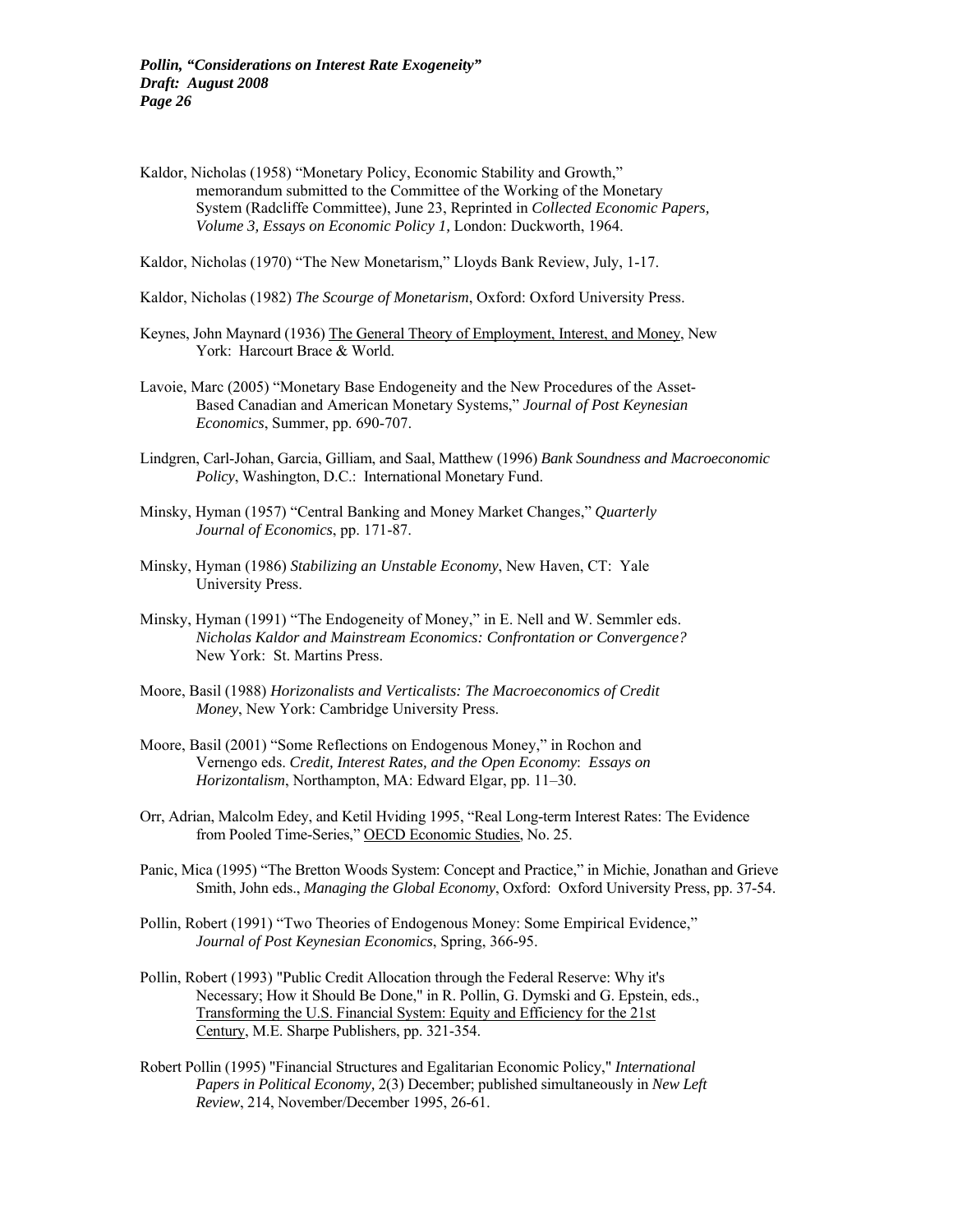- Pollin, Robert (1997) "Financial Intermediation and the Variability of the Saving Constraint," in Pollin, Robert, ed., *The Macroeconomics of Saving, Finance, and Investment*, Ann Arbor: University of Michigan Press, pp. 309-366.
- Pollin, Robert (2008) "Microfinance, Macrofinance and Egalitarian Development," in Philip Arestis and John Eatwell eds. *Issues in Finance and Industry: Essays in Honor of Ajit Singh*, London: Palgrave Macmillan, Chapter 4.
- Pollin, Robert, Baker, Dean and Schaberg, Marc, (2003) "Securities Transaction Taxes for U.S. Financial Markets," Eastern Economic Journal, Fall, 527-59.
- Pollin, Robert, Gerald Epstein, James Heintz, and Leonce Ndikumana (2007) *An Employment-Targeted Economic Program for South Africa*, Northampton, MA: Edward Elgar Publishers.
- Pollin, Robert, Mwangi wa Githinji and Janes Heintz (2008) *An Employment-Targeted Economic for Kenya*, Northampton, MA: Edward Elgar Publishers.
- Pollin, Robert (1996) "Money Supply Endogeneity: What are the Questions and Why Do they Matter?" in G. Deleplace and E. Nell eds. *Money in Motion: The Post Keynesian and Circulation Approaches,* pp. 490-515.
- Rochon, Louis-Phillippe and Matias Vernengo (2001) "Introduction," to Rochon and Vernengo eds. *Credit, Interest Rates, and the Open Economy*: *Essays on Horizontalism*, Northampton, MA: Edward Elgar, pp. 1-10.
- Rousseas, Stephen (1960) "Velocity Changes and the Effectiveness of Monetary Policy, 1951-57," *Review of Economics and Statistics,* February, pp. 27–36.
- Rousseas, Stephen (1986) Post Keynesian Monetary Economics, Armonk, NY: M.E. Sharpe.
- Schaberg, Marc (2000) *Globalizsation and the Erosion of National Financial Systems: Is Declining Autonomy Inevitable?* Northampton, MA: Edward Elgar Publishers.
- Shiller, Robert J. (2000) *Irrational Exuberance*, Princeton, NJ: Princeton University Press.
- Shleifer, Andrei (2000) *Inefficient Markets: An Introduction to Behavioral Finance*, New York: Oxford University Press.
- Weintraub, Sidney (1978) *Keynes, Keynesians, and Monetarists*, Philadelphia: University of Pennsylvania Press.
- Weintraub, Sidney and Paul Davidson (1973) "Money as Cause and Effect," *Economic Journal*, December, Reprinted in Weintraub (1978).
- Wray, Randall (2006) "When are Interest Rates Exogenous?" in Mark Setterfield ed. *Complexity, Endogenous Money, and Macroeconomic Theory: Essays in Honor of Basil J. Moore*, Northampton, MA: Edward Elgar, pp. 271-89.

Zysman, John (1983) *Governments, Markets and Growth*, Ithaca, NY: Cornell University Press.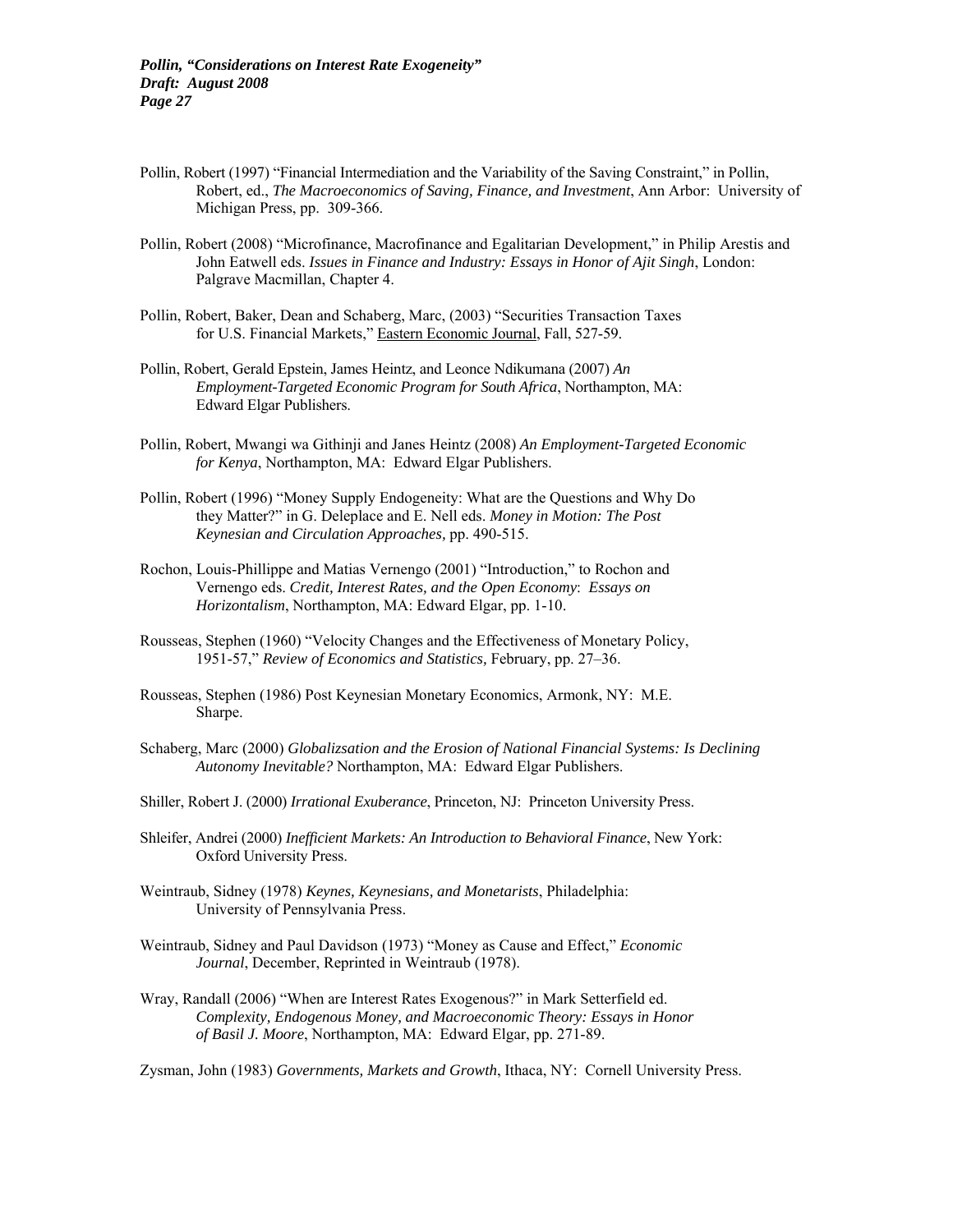## **Figure 1. Monetary Policy and Market Interest Rates**



*(Federal Funds, Baa Bond, 30-year Mortgages, 10-year Treasury Bond, 6-Month Treasury Bill Rates 2000.01 - 2004.06)*

Source: Economagic.com Economic Time Series Page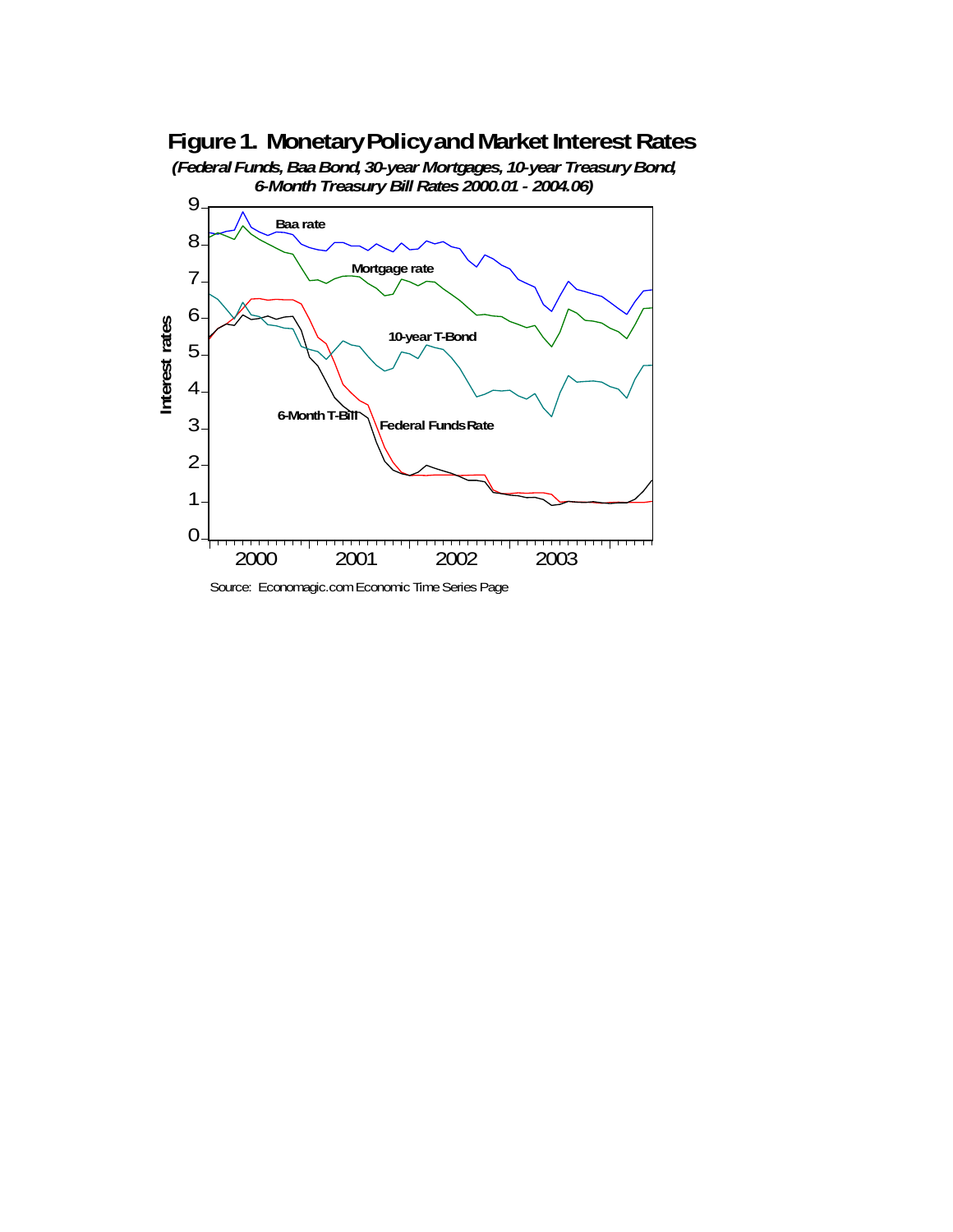

**Figure 2 U.S. Interest Rate Spreads: Various Short- and Long-Term Rates minus Federal Funds Rate** *(monthly data 1973.11 - 2008.02)*

Source: Economagic.com Economic Time Series Page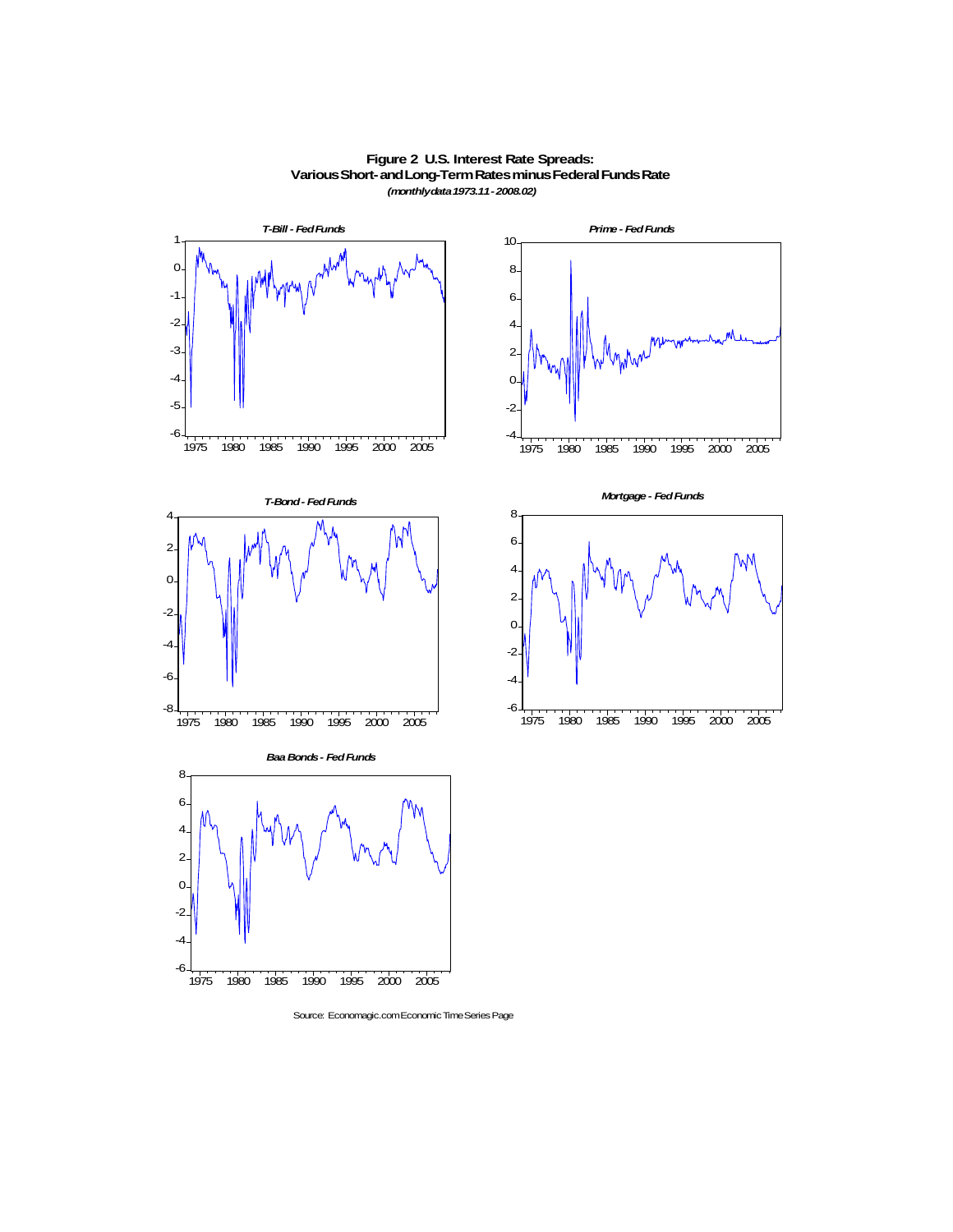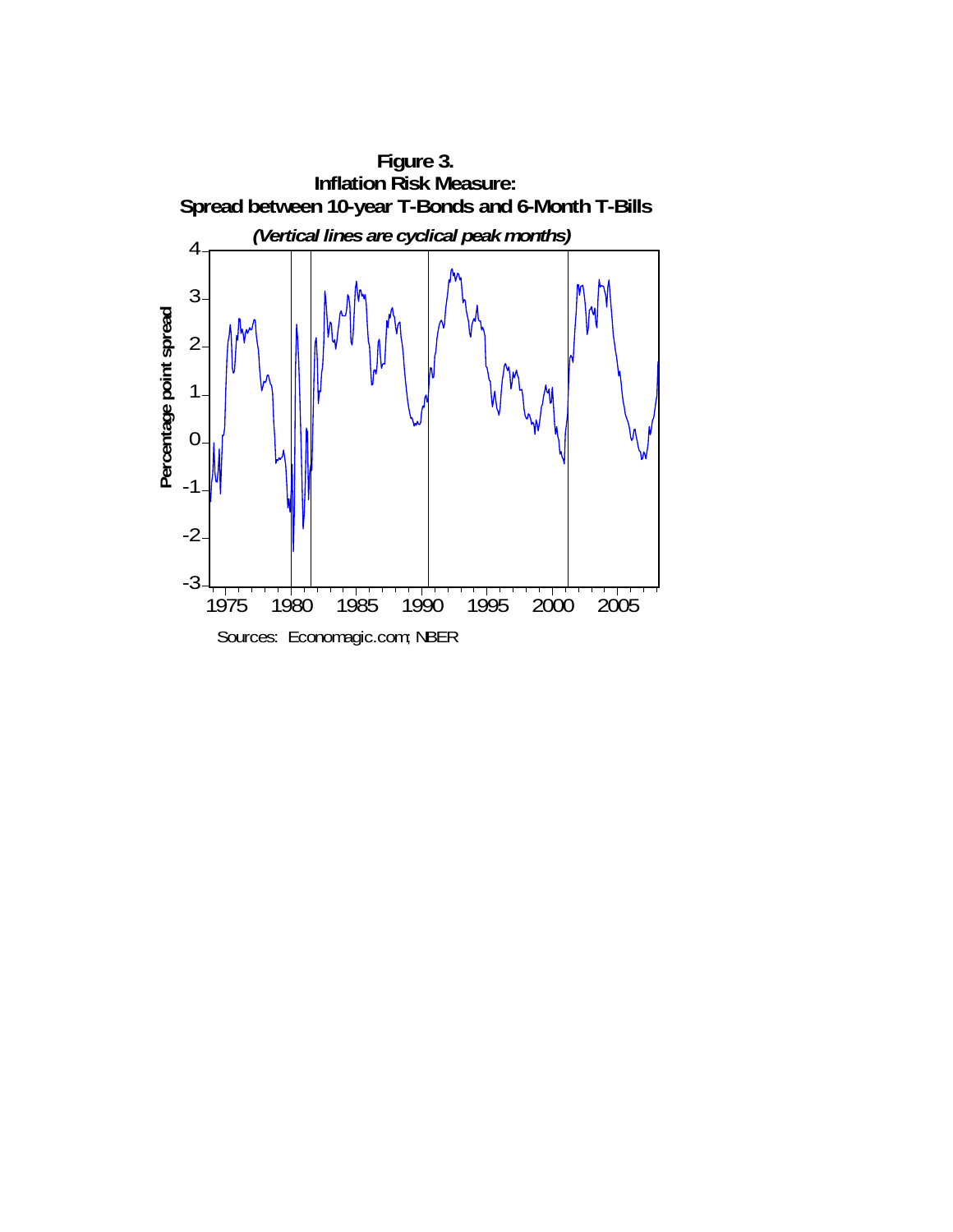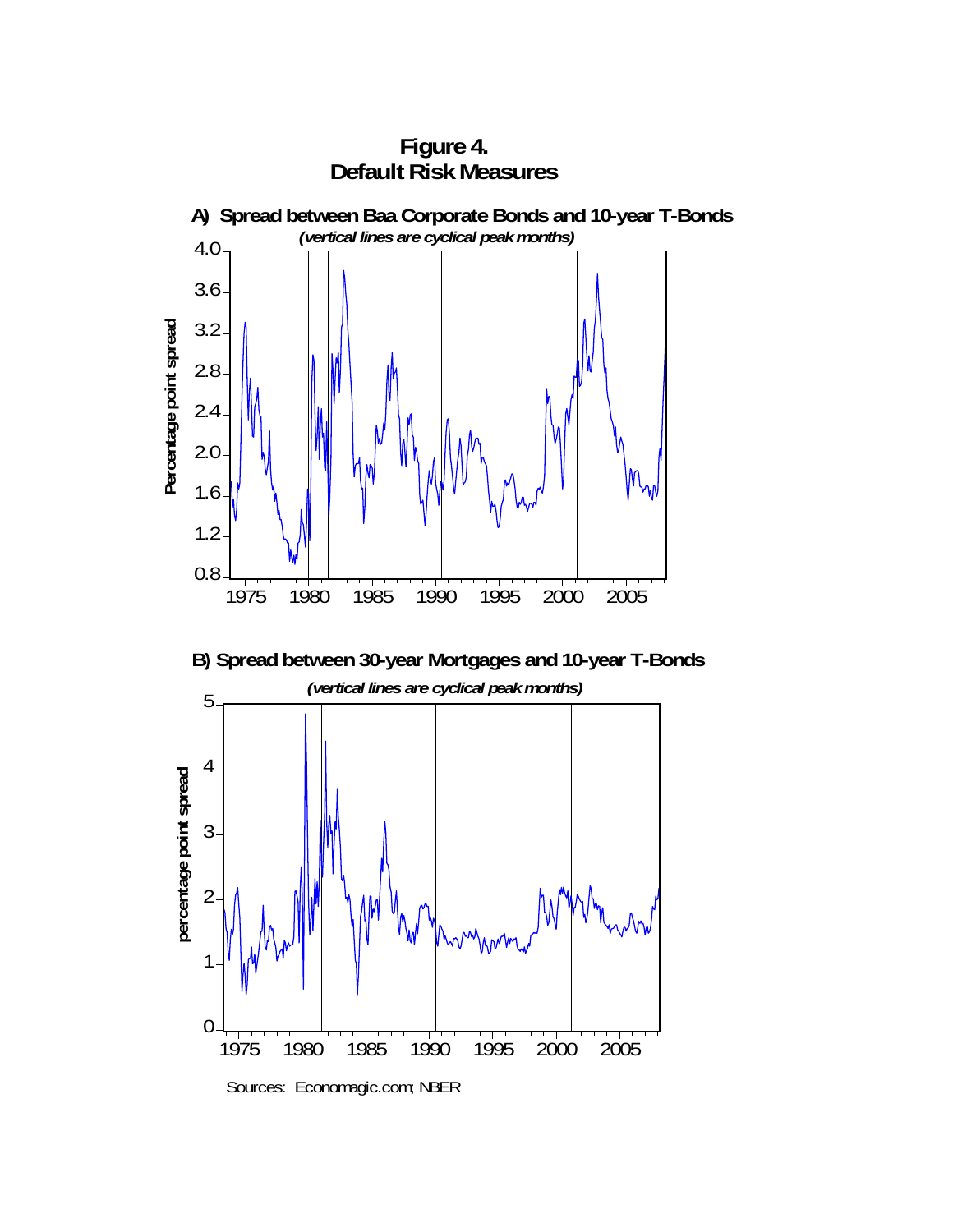### **Table 1. U.S. Interest Rate Spreads: Various Short- and Long-Term Rates minus Federal Funds Rate**  *(monthly data 1973.11 – 2008.02)*

|                              | <b>Mean of Spread</b><br>(percentage points) | <b>Standard Deviation</b><br>(percentage points) |
|------------------------------|----------------------------------------------|--------------------------------------------------|
| <b>T-Bill – Fed Funds</b>    | $-0.51$                                      | 0.84                                             |
| <b>Prime – Fed Funds</b>     | 2.33                                         | 1.16                                             |
| <b>T-Bond – Fed Funds</b>    | 0.98                                         | 1.84                                             |
| <b>Mortgages – Fed Funds</b> | 2.69                                         | 1.74                                             |
| <b>Baa Bonds - Fed Funds</b> | 3.03                                         | 2.02                                             |

Source: Economagic.com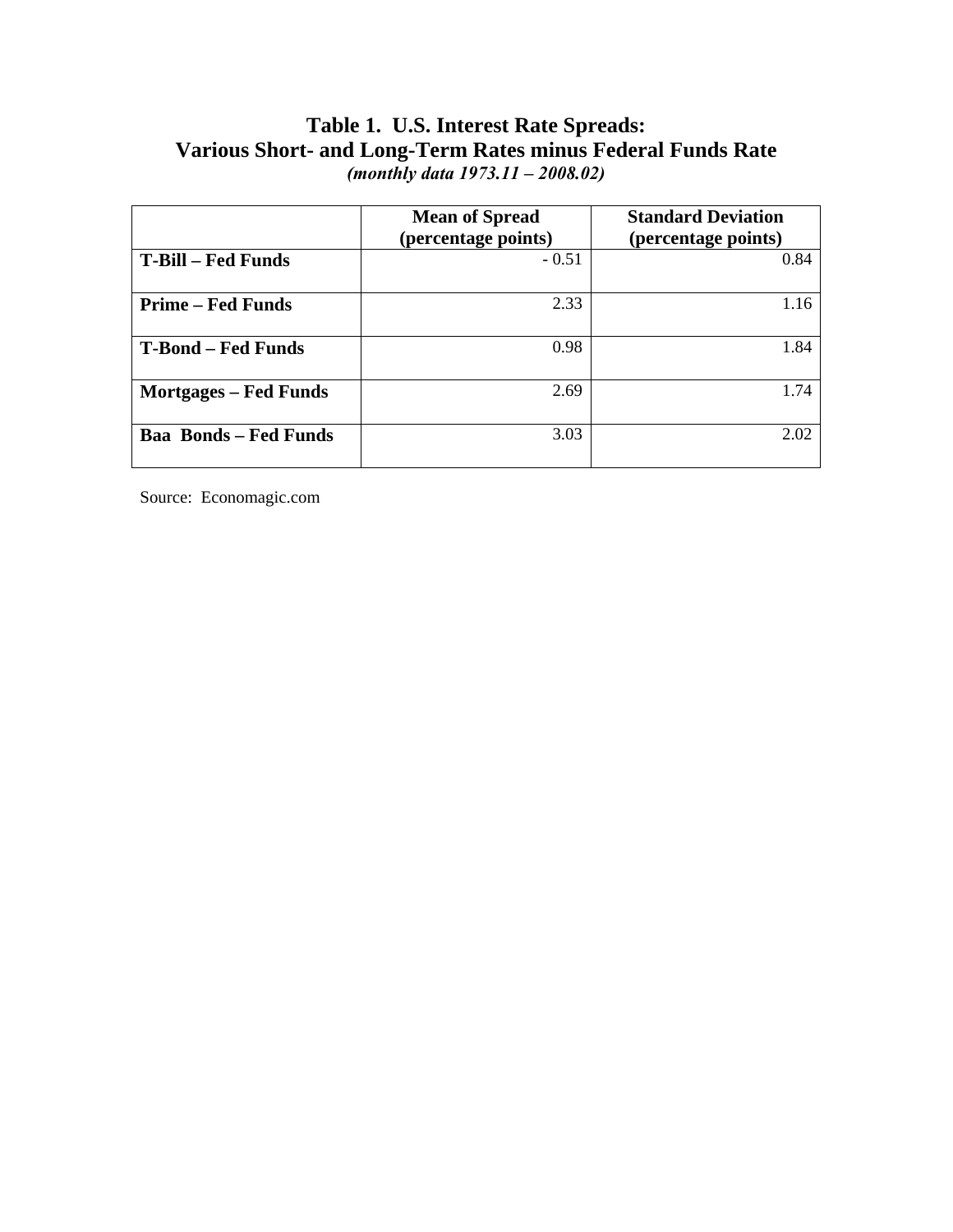# **Table 2. Granger-causality Tests between the Federal Funds Rate and Market Rates**

#### **Full period is 1973.11 – 2008.02 (5 full NBER Business Cycles; 413 observations)**

#### **Data are F-Statistics**

|                           | <b>Five Full Cycles</b> |                     | <b>First and Most Recent Cycles</b> |                    |                     |                  |  |
|---------------------------|-------------------------|---------------------|-------------------------------------|--------------------|---------------------|------------------|--|
|                           |                         | $1973.11 - 2008.02$ | 1973.11 - 1981.06                   |                    | $2001.03 - 2008.02$ |                  |  |
|                           | Federal                 | Market rates        | Federal                             | Market             | Federal             | Market           |  |
|                           | Funds rate              | "cause"             | Funds rate                          | rates              | Funds               | rates            |  |
|                           | "causes"                | Federal             | "causes"                            | "cause"            | rate                | "cause"          |  |
|                           | market rates            | Funds rate          | market                              | Federal            | "causes"            | Federal          |  |
|                           |                         |                     | rates                               | Funds              | market              | Funds            |  |
|                           |                         |                     |                                     | rate               | rates               | rate             |  |
| Short-term                |                         |                     |                                     |                    |                     |                  |  |
| rates                     |                         |                     |                                     |                    |                     |                  |  |
| 6-month T-Bill            | $2.3^{\mathrm{a}}$      | 10.1 <sup>a</sup>   | 1.6 <sup>d</sup>                    | $4.4^{\mathrm{a}}$ | 1.6 <sup>d</sup>    | 5.9 <sup>a</sup> |  |
| Bank prime                | $110.5^{\text{a}}$      | $5.3^{\mathrm{a}}$  | $28.2^{\rm a}$                      | $4.2^{\mathrm{a}}$ | $65.8^{\rm a}$      | 0.1 <sup>d</sup> |  |
| Long-term<br>rates        |                         |                     |                                     |                    |                     |                  |  |
| 10-year T-<br><b>Bond</b> | $3.1^{a}$               | $5.8^{a}$           | $1.7^{\circ}$                       | 5.6 <sup>a</sup>   | $0.6^d$             | $1.7^{\circ}$    |  |
| 30-year<br>mortgage       | 5.0 <sup>a</sup>        | 4.3 <sup>a</sup>    | $7.4^{\rm a}$                       | 8.8 <sup>a</sup>   | 0.6 <sup>d</sup>    | 0.9 <sup>d</sup> |  |
| Baa corporate<br>bond     | $2.1^{b}$               | 3.6 <sup>a</sup>    | $3.2^{\mathrm{a}}$                  | 6.0 <sup>a</sup>   | 0.3 <sup>d</sup>    | 0.7 <sup>d</sup> |  |

*P-value ranges:* 

 $a) < 1\%;$  *b) 1.1 – 5%; c) 5.1 – 10%;* 

*d) > 10%* 

Source: Economagic.com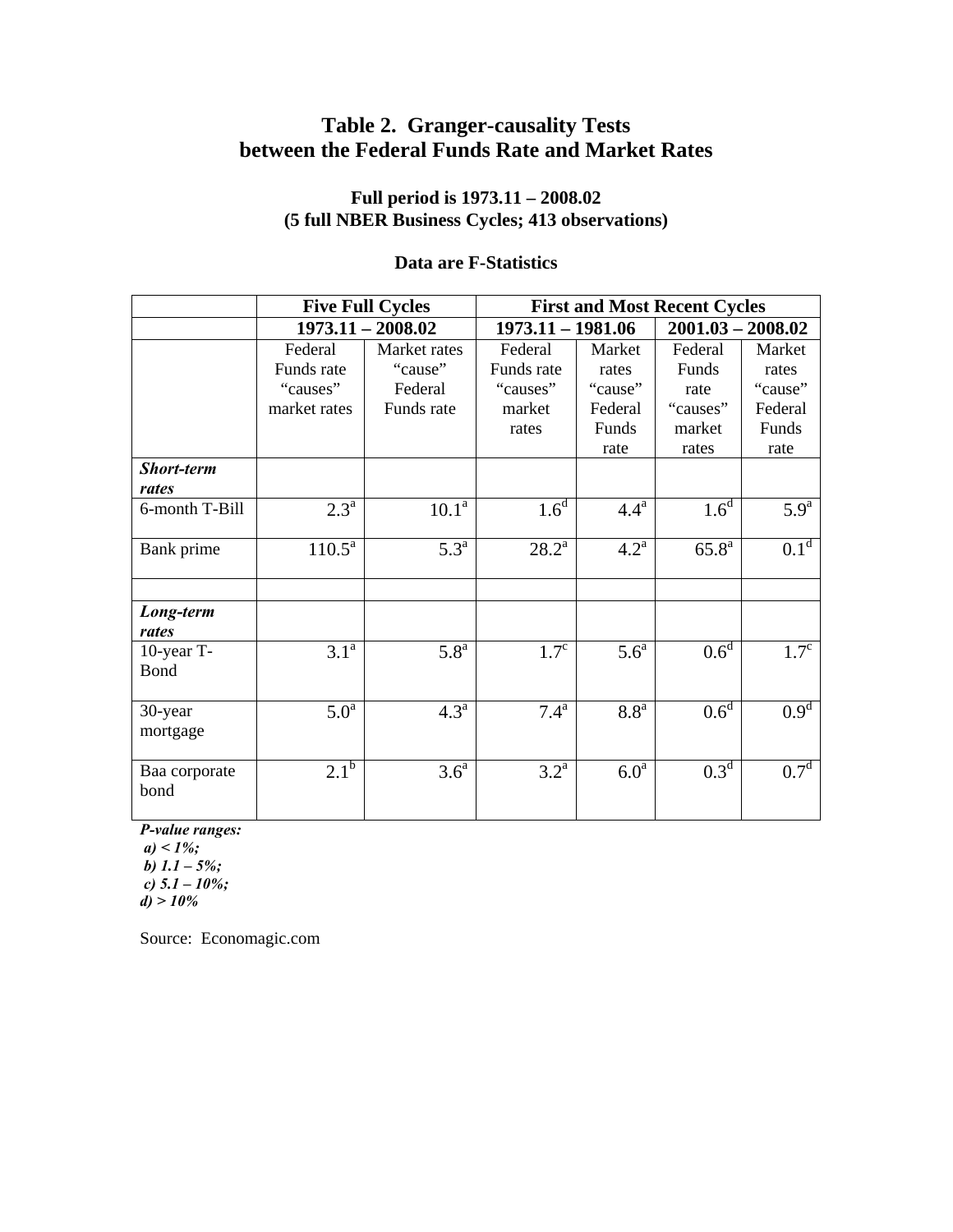#### **TABLE 3. THE GROWTH OF FINANCIAL MARKET TRANSACTIONS**

|                                | $1975 -$<br>79 | 1980-84 | $1985 -$<br>89 | $1990 -$<br>94 | $1995 -$<br>99 | $2000 -$<br>2002 |
|--------------------------------|----------------|---------|----------------|----------------|----------------|------------------|
| <b>United</b><br><b>States</b> | 5.9            | 13.0    | 73.5           | 108.7          | 183.8          | 256.7            |
| <b>Japan</b>                   | 3.2            | 13.9    | 129.0          | 82.2           | 80.6           | 104.3            |
| <b>Germany</b>                 | 6.9            | 12.9    | 51.7           | 102.5          | 257.3          | 474.0            |
| <b>France</b>                  |                | 9.2     | 34.0           | 125.5          | 289.6          | 419.4            |
| <b>Italy</b>                   | 0.9            | 1.4     | 9.4            | 114.6          | 518.7          | $801.6^a$        |
| Canada                         | 4.5            | 10.4    | 44.1           | 123.7          | 269.5          | 265.8            |

#### **3A) Cross-Border Transactions in Bonds and Equities as Percentage of GDP**

Source: Aerdt Houblen, Jan Kakes, and Garry Schinaski, "Toward a Framework for Safeguarding Financial Stability," IMF Working Paper 04/101, Table A3. a Figures for Italy are for 2000 – 2001 only.

#### **3B) Daily Foreign Exchange Markets Turnover as Percent of Total Central Bank Reserves**

| 1977 | 1980 | $ 1983\rangle$ | 1986 | $ 1989\rangle$ | 1992 | $\sqrt{1995}$ | 1998 | 2001 | 2004 |
|------|------|----------------|------|----------------|------|---------------|------|------|------|
| 6.9  | 21.3 | 35.0           | 58.8 | 82.3           | 88.4 | 85.6          | 90.7 | 58.7 | 62.2 |

Sources: Felix (1998) for 1977 – 86. For other years: Daily Foreign Exchange Markets Turnover data from *BIS Triennial Central Bank Survey of Foreign Exchange and Derivatives Market Activity in April 2004* , Table 1, P9. Total central bank reserves from IMF, IFS CD-ROM2004.

Note: Figures for years other than 2004 are end of year. Figure for 2004 is beginning of year.

.